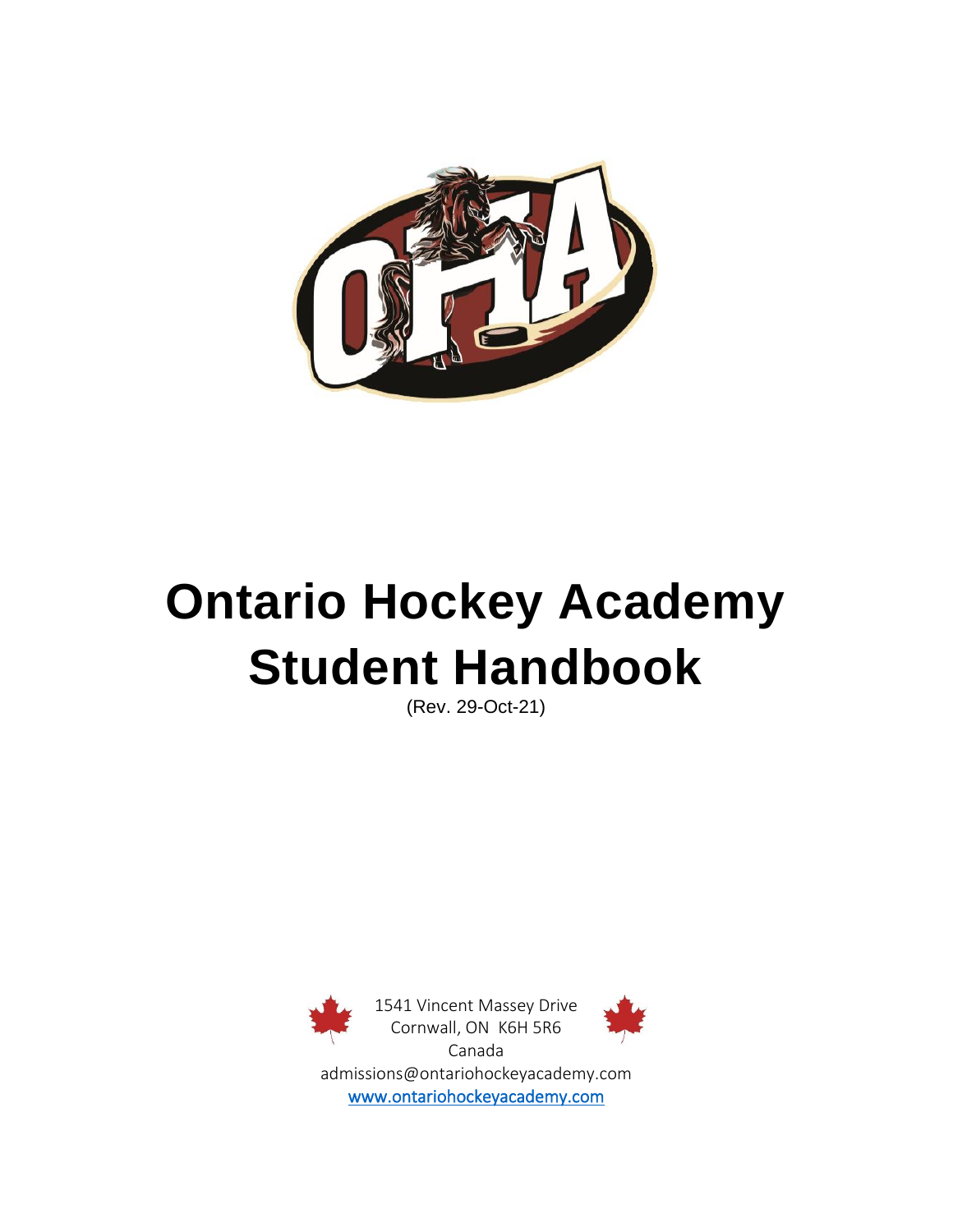# <span id="page-1-0"></span>CONTENTS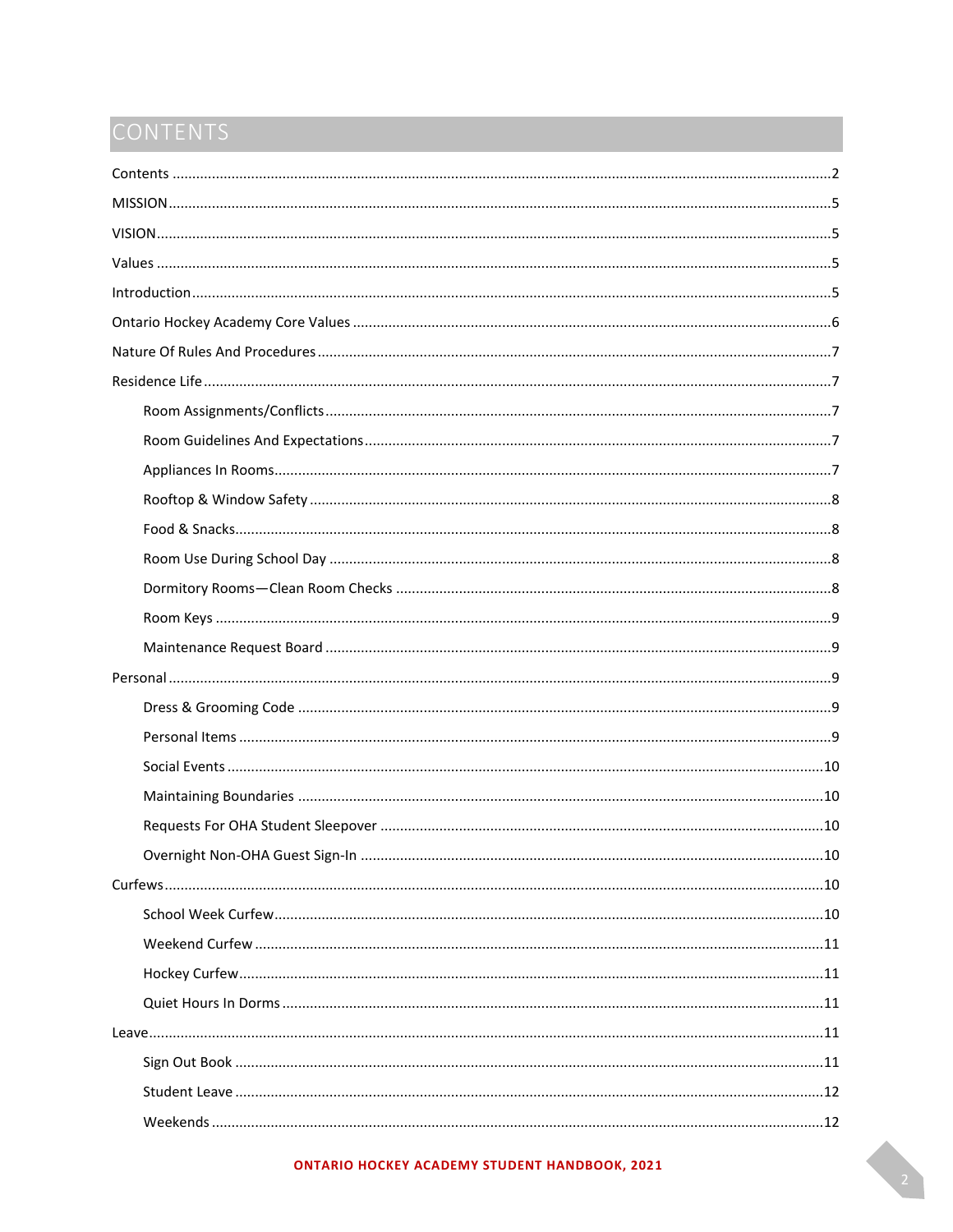| 1. |  |
|----|--|
| 2. |  |
| 3. |  |
| 4. |  |
| 5. |  |
| 6. |  |
| 7. |  |
| 8. |  |
|    |  |
|    |  |
|    |  |
|    |  |
|    |  |
|    |  |
|    |  |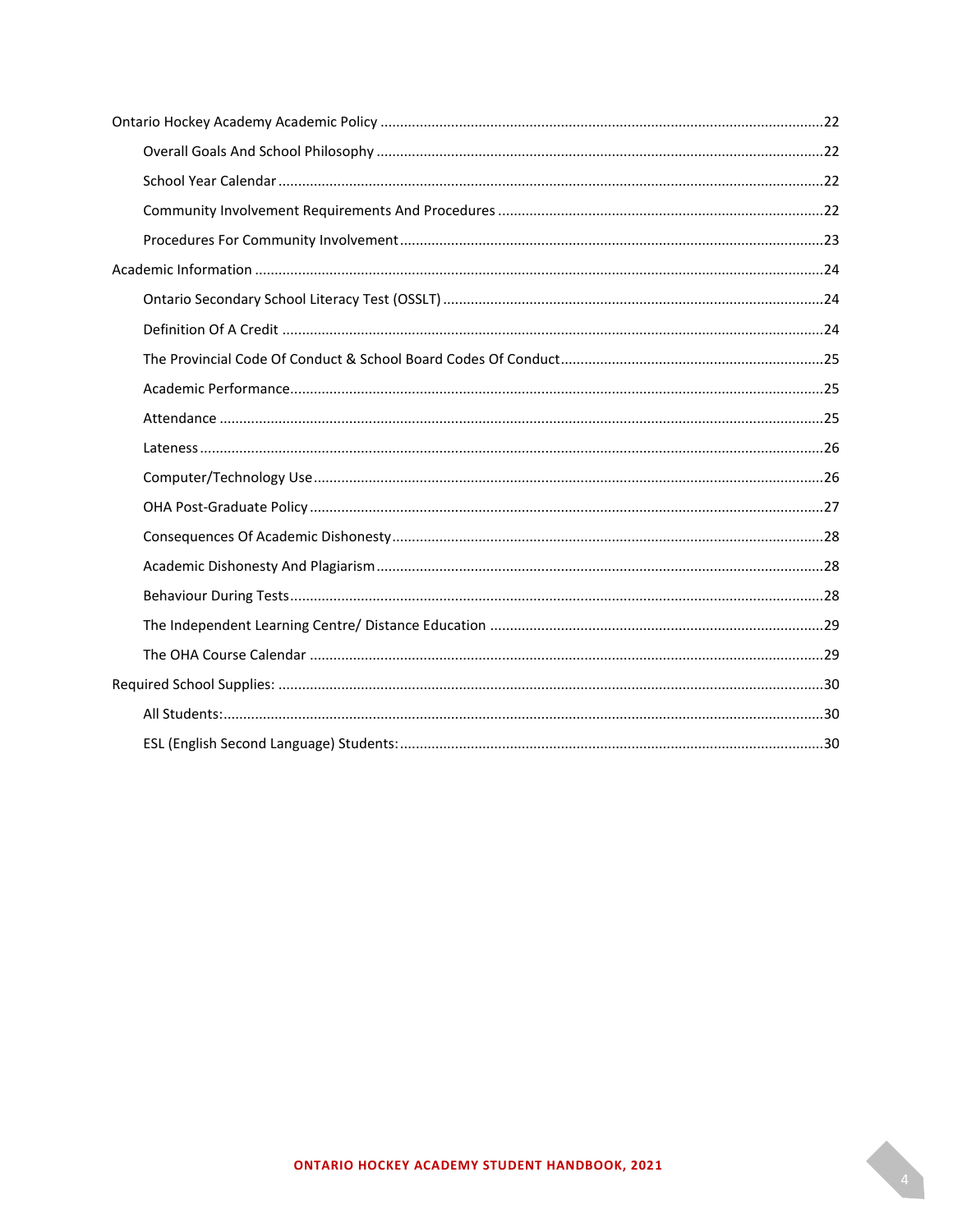

<span id="page-4-0"></span>Ontario Hockey Academy is dedicated to providing programs that meet the individual academic and athletic needs of committed students as they prepare for national and international hockey competition, college, and life.

# <span id="page-4-1"></span>VISION

We believe students learn best when actively engaged in guided discovery. Our classrooms are small and our programs are designed to promote student independence and responsibility. This environment helps us to better identify and meet the diverse travel, training, and academic needs of our student body.

Our program develops the intellectual and social skills that will best prepare our students for success.

# <span id="page-4-2"></span>VALUES

### Athletic:

- It is the athletic department's goal to offer each student-athlete the environment to reach his or her individual athletic potential. The athletic department will create this positive environment through its coaching staff, programs, facilities, and athletic management.
- The student-athlete is an integral part of the equation. To reach his/her personal goals, the athlete must be dedicated and hard-working, and maintain a lifestyle that includes: fitness; a healthy diet; adequate rest; and sustaining a positive attitude.
- Through cooperation between the Athletic Department and the student-athlete, each individual has the opportunity to realize his or her goals.

### Residence:

The Academy commits to being a safe, structured, and positive environment that supports the academic and athletic goals of the school while providing students with the opportunity to practice and achieve personal respect, responsibility, and leadership.

<span id="page-4-3"></span>INTRODUCTION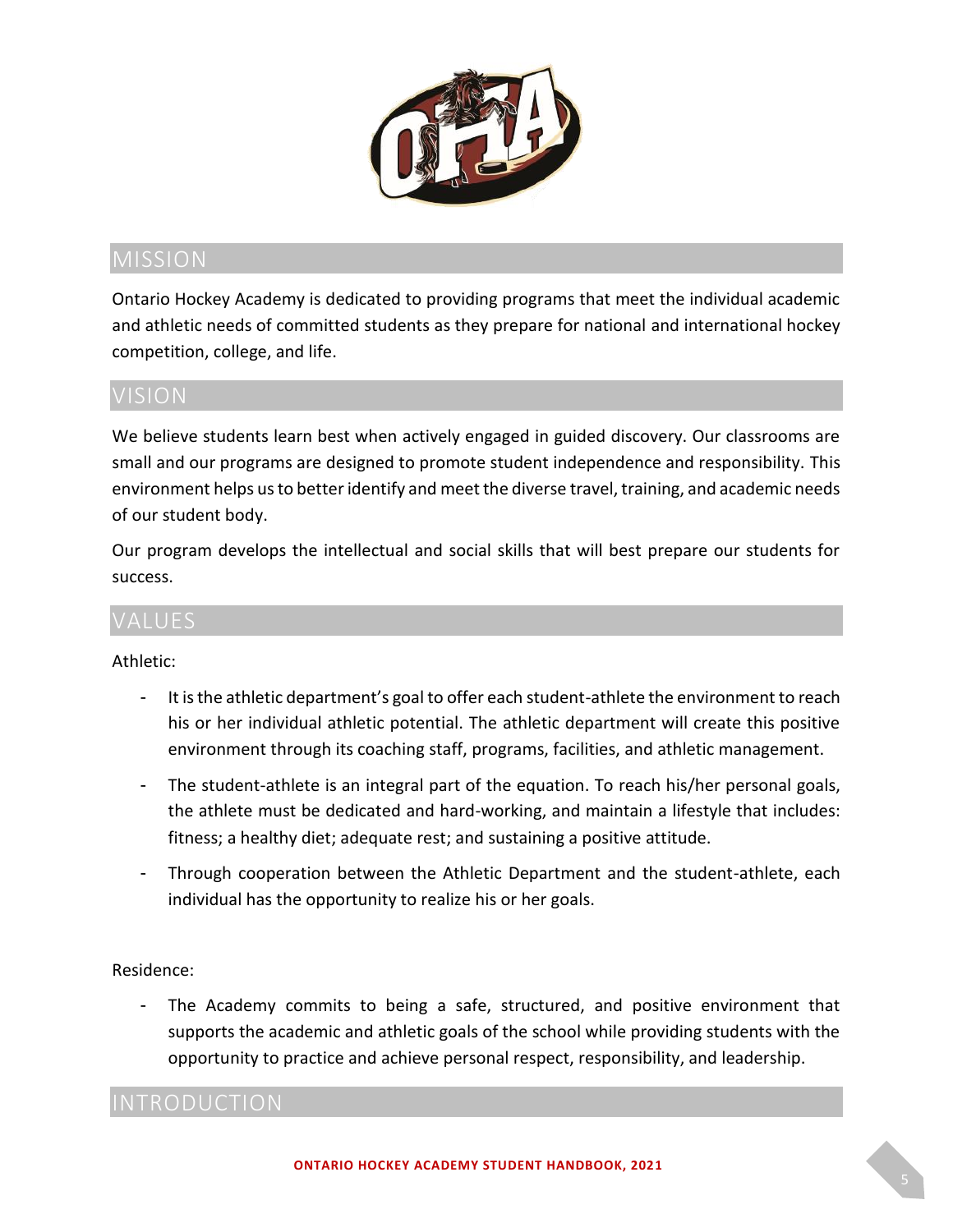The Student Handbook is provided to all students to clarify the philosophy, guidelines, expectations, procedures, and the major school rules (MSRs) of the Ontario Hockey Academy at Cornwall, Ontario, Canada.

Students and parents/legal guardians are responsible for complying with the requirements defined in the Student Handbook. It is expected that all Ontario Hockey Academy students will be familiar with the contents of the Student Handbook upon entering the school.

**Students should review this document carefully and ensure they understand and are familiar with the contents herein.**

<span id="page-5-0"></span>We believe attending our school is a privilege. To support its high performance, we expect that all members of the OHA community will strive to embody our core values:

#### **CONSIDERATION**

Students will consider and be tolerant of others and the surrounding environment.

#### ORGANIZATION

Students will maintain organization in all areas of school life.

#### RESPONSIBILITY

Students will take responsibility for their own actions, obligations to others, and their role within the extended community.

#### **ENERGY**

Students will approach all aspects of school life with vitality and commitment.

### **OHA Maverick Way**

I come here to work hard

I am proud of my program

I keep my gym organized and clean

I take safety seriously



I am grateful to have the privilege of being an OHA Athlete

I respect my coaches, my teachers and teammates I respect the privilege of using this facility This is OHA Pride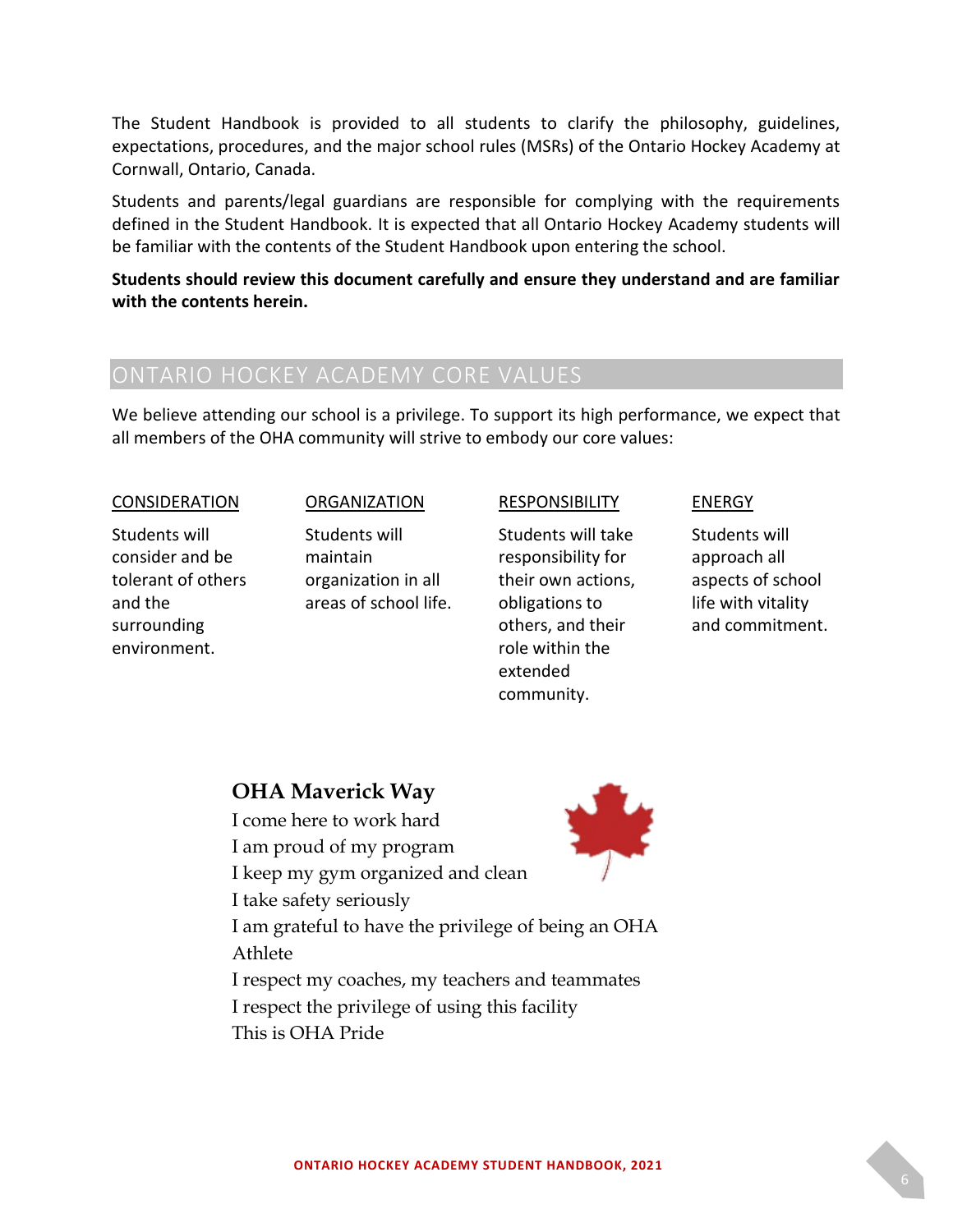# <span id="page-6-0"></span>NATURE OF RULES AND PROCEDURES

The rules and procedures set forth in this handbook are of general applicability and are intended to outline our requirements and expectations under normal circumstances. The rules and procedures set forth in this handbook also indicate the general procedures that will be followed in the event of any deviations from these requirements and expectations.

It is understood that, on occasion, situations that require immediate, non-standard responses may occur and the Academy reserves the right to enforce rules and take actions in a manner it deems to be in the best interests of the academy, its faculty and its students.

# <span id="page-6-1"></span>RESIDENCE LIFE

### <span id="page-6-2"></span>ROOM ASSIGNMENTS/CONFLICTS

Room assignments are determined by the Admissions Director. Students may request a roommate at the beginning of the year; however, these assignments are only subject to change through request with Dean of Residence Life or Admissions Director. These changes will only happen if there is availability for change or if all students are in agreement with the change.

### <span id="page-6-3"></span>ROOM GUIDELINES AND EXPECTATIONS

- No alcohol, drug-related, pornographic, or sexually explicit posters may be displayed in dormitory rooms.
- Sexually explicit or suggestive materials are not permitted at OHA.
- Empty beer or liquor bottles, smokeless tobacco tins or cigarette packages may not be used as room decorations.

### **Note: If these products are found in dormitory rooms it may be considered a violation of the [Substance Use Policy](#page-16-1) as outlined in the student's enrolment package**

- Students may not keep pets of any type in the dormitory, even on a temporary basis.
- For fire safety reasons, tapestries, cloth hangings or any other items may not be hung from the ceiling, such as to divide the room.
- Only materials that are easily removed, such as thumbtacks or scotch tape may be used to secure posters, etc. on the walls. Duct tape, staples, or glue are not permitted.
- No stickers are allowed on the doors, windows, mirrors, or any other school property (bureaus, cabinets, etc.).

We remind students that there is limited space in student rooms for clothing, athletic equipment, and general gear. Please pack and bring only necessary items.

<span id="page-6-4"></span>To prevent any possibility of damage to furniture, floors, or walls, students may not move anything in the room without staff assistance and pre-approval. There is a 50-dollar charge if rearrangment is made without permission. In the event of damage, students will be charged.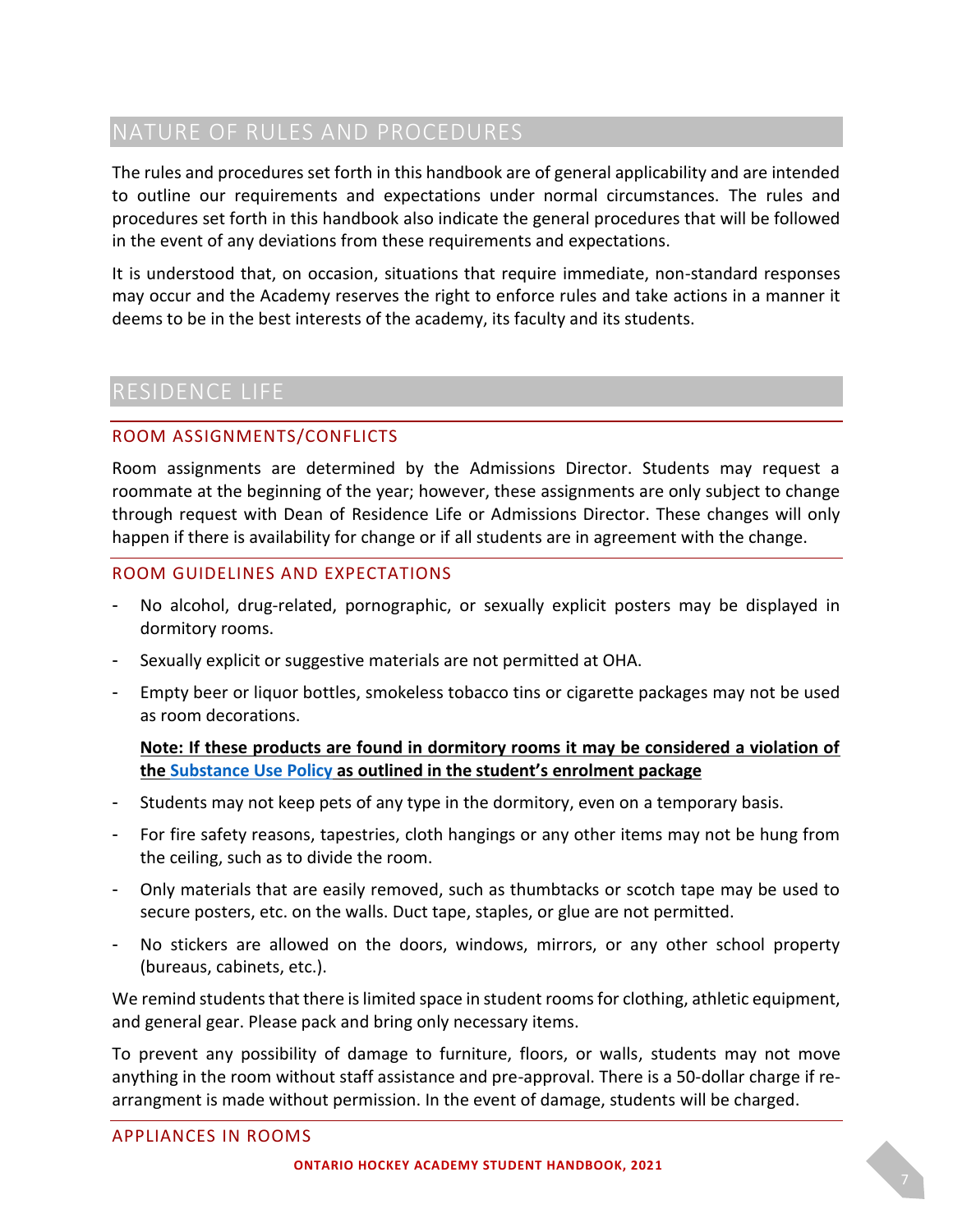No small kitchen appliances are allowed. In the rooms other than a small bar fridge. This includes but is not limited to hot plates, coffee and/or tea makers, and lava lamps. Microwaves are situated in common areas of the dorm for student use

The possession and/or use of an open flame, including candles and incense, is not permitted.

#### <span id="page-7-0"></span>ROOFTOP & WINDOW SAFETY

Students are not permitted on the rooftops of the dormitory for any reason. If an item needs to be retrieved from the roof students will contact the dorm parent.

Leaning out of windows and/or climbing on vehicles or other structures on campus is also forbidden.

Any such occurrences will be considered a major school rule violation.

#### <span id="page-7-1"></span>FOOD & SNACKS

Three meals a day are provided for enrolled students during the day.

The students are responsible for any extra food that they may want after games or in their free time.

When travelling with the team, students are provided with a cooler of snacks like sandwiches, granola bars, fruit, and water. Any extra food is the responsibility of the student/family

If a bus returns after curfew students will not be permitted to leave campus to get food or order any food. We suggest students plan ahead to ensure they have what they want on-hand.

Food delivery is not permitted after 9:00 pm

#### <span id="page-7-2"></span>ROOM USE DURING SCHOOL DAY

Students are expected to be up and out of dorms by 7:25 a.m. Monday through Friday

Rooms will be periodically checked throughout the day to ensure all students are out of dorms and engaged in the athletic and academic duties of the day

### **Students with the required GPA may be granted the privilege of dorm study during evening study hall.**

#### <span id="page-7-3"></span>DORMITORY ROOMS—CLEAN ROOM CHECKS

In order to foster respect for their own property, and the property of others, and for health reasons, students are expected to keep their rooms in good order.

Dorm parents will check the rooms on a regular basis. Students will be notified in advance of the room check and will be reminded of OHA expectations which include:

Clean Room Check Requirements:

- 1. Clothes picked up
- 2. Beds made
- 3. Items stored in an organized fashion.
- 4. Floors vacuumed and/or swept, cleaned with damp mop
- 5. Bathroom sink and toilets wiped-down.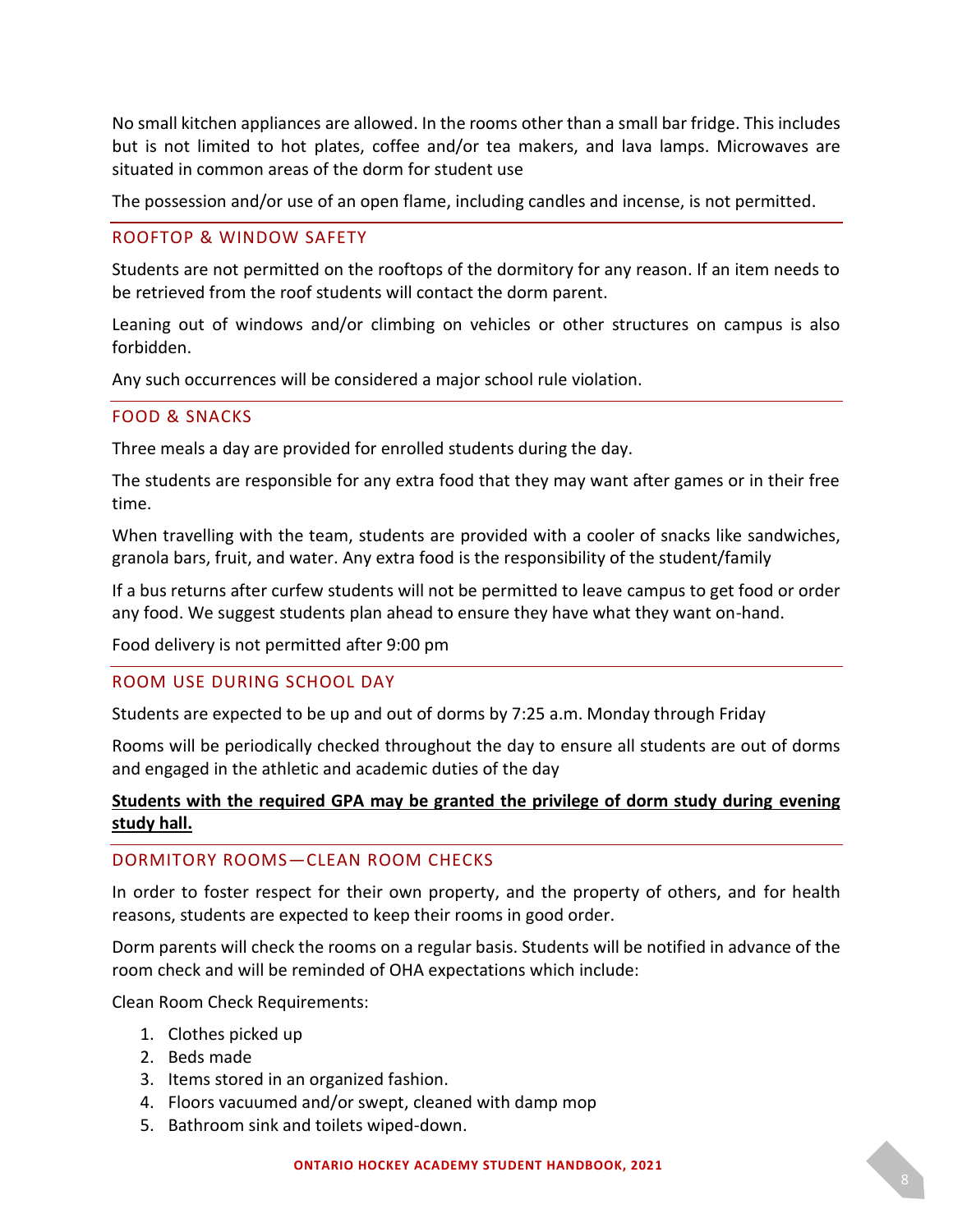#### <span id="page-8-0"></span>ROOM KEYS

Students are each assigned a room key at registration. They are encouraged to be responsible for this key and their belongings. Doors must always be closed to protect personal items.

If a door is left open it will be closed by staff to protect the student's belongings, therefore students MUST keep their keys with them at all times.

If a student needs his/her (non-functioning) key re-programmed it will be done free of charge; however, if a student loses their key or locks themselves out a small fee will be charged.

#### <span id="page-8-1"></span>MAINTENANCE REQUEST BOARD

The board is provided for students to notify staff of maintenance problem that may need attention in their rooms or common areas. Problems will be fixed on a priority basis.

### <span id="page-8-3"></span><span id="page-8-2"></span>DRESS & GROOMING CODE

Everyone at OHA is expected to respect the Academy's Dress and Grooming code. During the academic day attire should be neat, clean, appropriate, and in good repair.

The following guidelines must be followed:

- 1. Clothing that represents or advertises any of the following is not permitted:
	- a. Alcohol
	- b. Tobacco
	- c. Sexual behavior
	- d. Offensive language
	- e. Inflammatory or racist imagery or wording
- 2. Pajamas and slippers are not to be worn during the academic day.
- 3. Exposed cleavage, midriffs, buttocks, or underclothes will not be permitted.
- 4. Shirts are mandatory.
- 5. Bathing suits may not be worn in or around the Academy.
- 6. Shorts should be no shorter than the fingertips of the extended hand while the student is standing normally.

If a student's attire is questionable, an immediate change of clothes will be requested. Attire must be appropriate before students may attend class or eat in the cafeteria.

Coaches or gym teachers may allow a more relaxed dress code during exercise periods, but students must change into appropriate attire when entering the main school building.

Repeated infractions of the dress code will require discussion with parents and possibly disciplinary action.

#### <span id="page-8-4"></span>PERSONAL ITEMS

OHA is not responsible for loss of or damage to students' possessions. We encourage students to bring a lockable box and an adequate lock to secure valuables.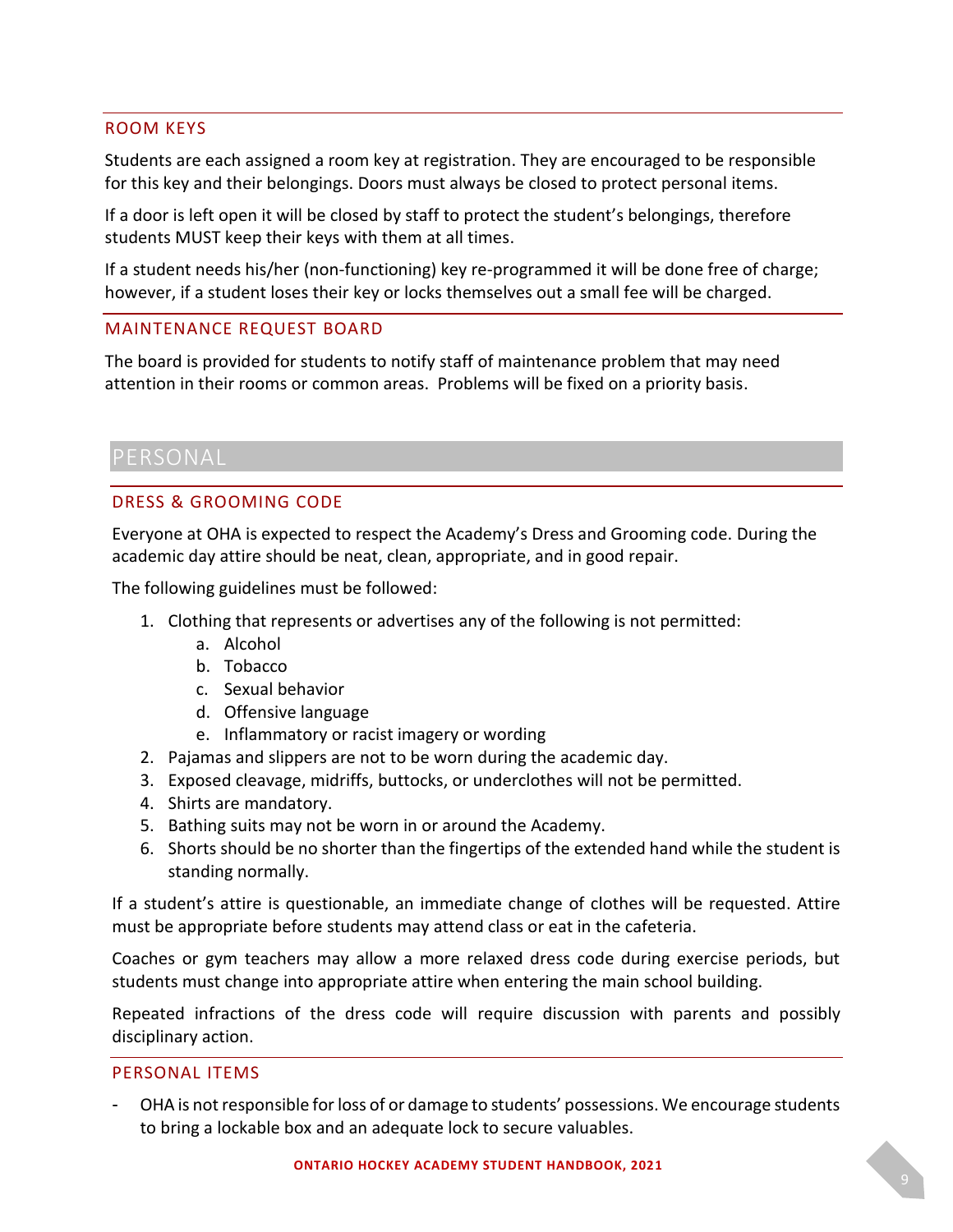- Students are held responsible for dormitory room keys.
- Weapons or sharp objects such as hunting knives and pocket knives, BB guns, airsoft guns, replica guns or any other weapons are not permitted at OHA.
- Use of any standard item as a weapon (E.g. hockey stick, screwdriver, etc.) is also forbidden.
- Students are asked to clear any cutting utensils other than scissors with a dorm parent.

#### <span id="page-9-0"></span>SOCIAL EVENTS

Full participation is encouraged at OHA social events. These may include:

- Movie Nights
- Halloween Dress Up
- Scavenger Hunts
- Christmas Carnival
- Swimming
- Olympic Week
- Spirit Days
- Pi Day (Mathematics event)
- End of Year Awards Banquet
- Graduation Dinner and Dance
- Cancer Fundraising Events

#### <span id="page-9-1"></span>MAINTAINING BOUNDARIES

Students are reminded that Canada has very strict laws on such sharing of intimate images, even when sharing is done by a minor.

Sharing of intimate images in any way is forbidden at OHA.

#### <span id="page-9-2"></span>REQUESTS FOR OHA STUDENT SLEEPOVER

All student requesting to sleep in another student's room must talk to the dorm parent on duty for permission. This needs to happen before curfew. These sleepovers will not be permitted during the school week Sunday – Thursday and will not be permitted the night before a hockey game.

If a dorm parent deems a student did not follow dorm rules on a previous sleepover the student may be denied permission to have any more sleepovers.

#### <span id="page-9-3"></span>OVERNIGHT NON-OHA GUEST SIGN-IN

Any student requesting a family or friend visit during the day or overnight must submit the verbal request to head of admissions 48 hours in advance for approval. Students are asked to introduce their guest(s) to the dorm parent on duty upon arrival

All guests are expected to follow the rules and guidelines of the school, and it is the responsibility of the host to advise his/her guest(s) of rules and appropriate behavior.

# <span id="page-9-4"></span>CURFEWS

#### <span id="page-9-5"></span>SCHOOL WEEK CURFEW

We believe students require a lot of sleep in order to perform at their best and we work to support appropriate student athlete rest here at OHA.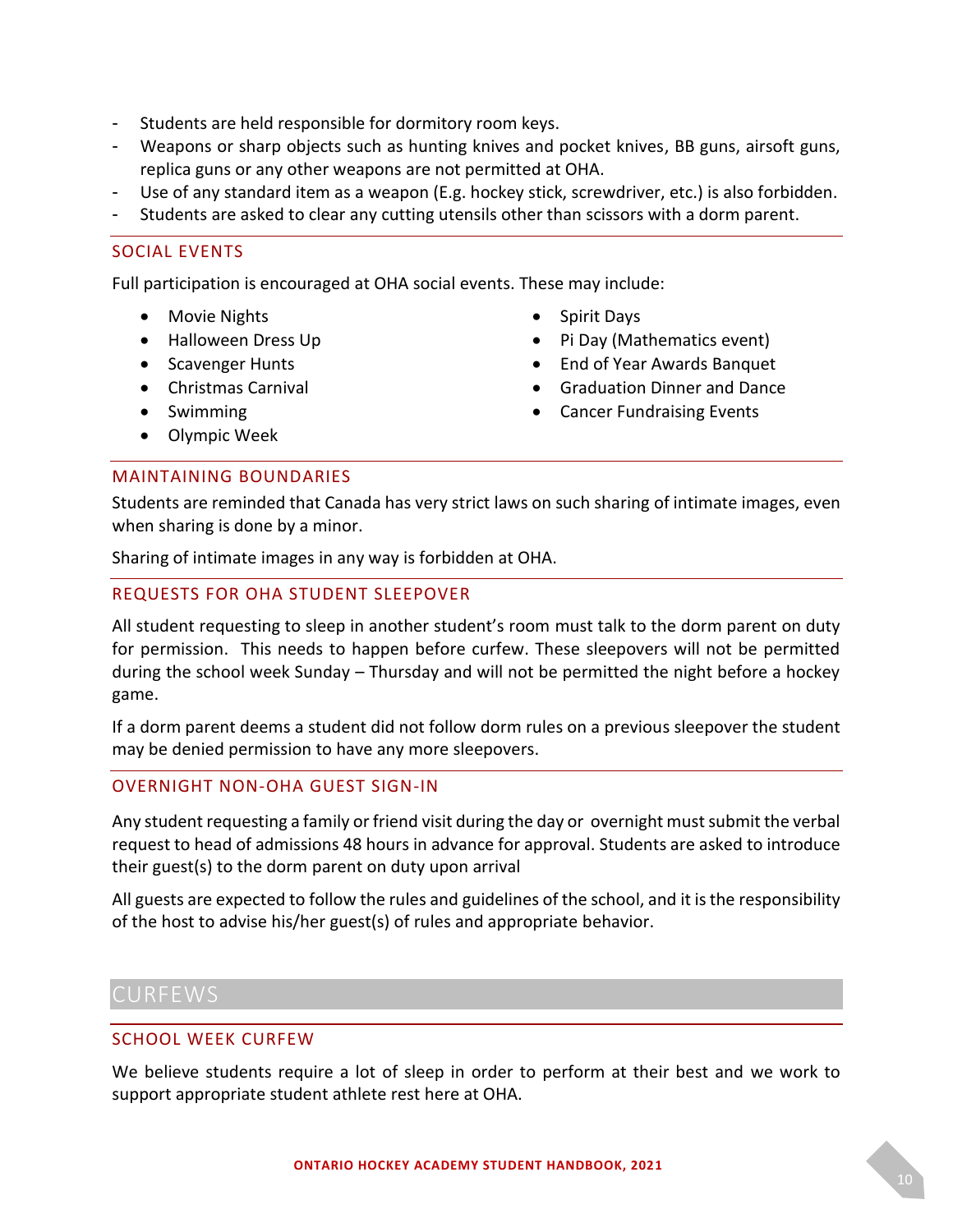Sunday to Thursday students must be in the dorm by 9:45 pm, and in their rooms for the night at 10:15 pm. This gives students 30 minutes to settle down and get into their own rooms for the night. Dorm parents will complete room checks at 10:15 p.m. (Students are expected to remain in their rooms after they have been checked in.)

Multiple missing curfew or out of room after 10:15 p.m. infractions will result in a meeting with Disciplinary Board and may be considered a major school rule broken.

Coaches will also be notified of students that are not meeting curfew, and loss of ice time may result.

- **THE DORM LOCKS AND ALARMS ARE SET BETWEEN 9:45 AND 10 P.M.**
- **LATE ACCEPTANCE INTO THE DORM IS NOT PERMITTED.**

#### <span id="page-10-0"></span>WEEKEND CURFEW

Friday to Saturday students who are not travelling or playing a game the next day, will be expected to be in the dorms by 9:45 p.m.

On the weekends, if students have games close to home, or are leaving for a tournament, a curfew is usually set by the coaches. This set curfew will then override the curfew rules set above.

#### <span id="page-10-1"></span>HOCKEY CURFEW

Curfews for hockey are set by coaches. Dorm parents and students will be informed of curfews. Students may not have room sleepovers on the night before a game. Students returning from games after curfew they are asked to enter their dorms quietly and go directly to their rooms, so as not to disturb other students who may already be sleeping.

#### <span id="page-10-2"></span>QUIET HOURS IN DORMS

We realize the importance of quiet hours for our students. As many student's study in their rooms or go to bed early, OHA Quiet Hours commence at 10:00 p.m.

Quiet Hours are defined by: no loud music; no running or slamming doors in the halls; and keeping disruptive behavior to a minimum.

Weekend quiet hours may be subject to change depending on game schedules.

# <span id="page-10-3"></span>LEAVE

#### <span id="page-10-4"></span>SIGN OUT BOOK

Students must always use the sign-out book to document their departures and returns from OHA property. Students will document time leaving the property, destination, and upon return the student will sign back in.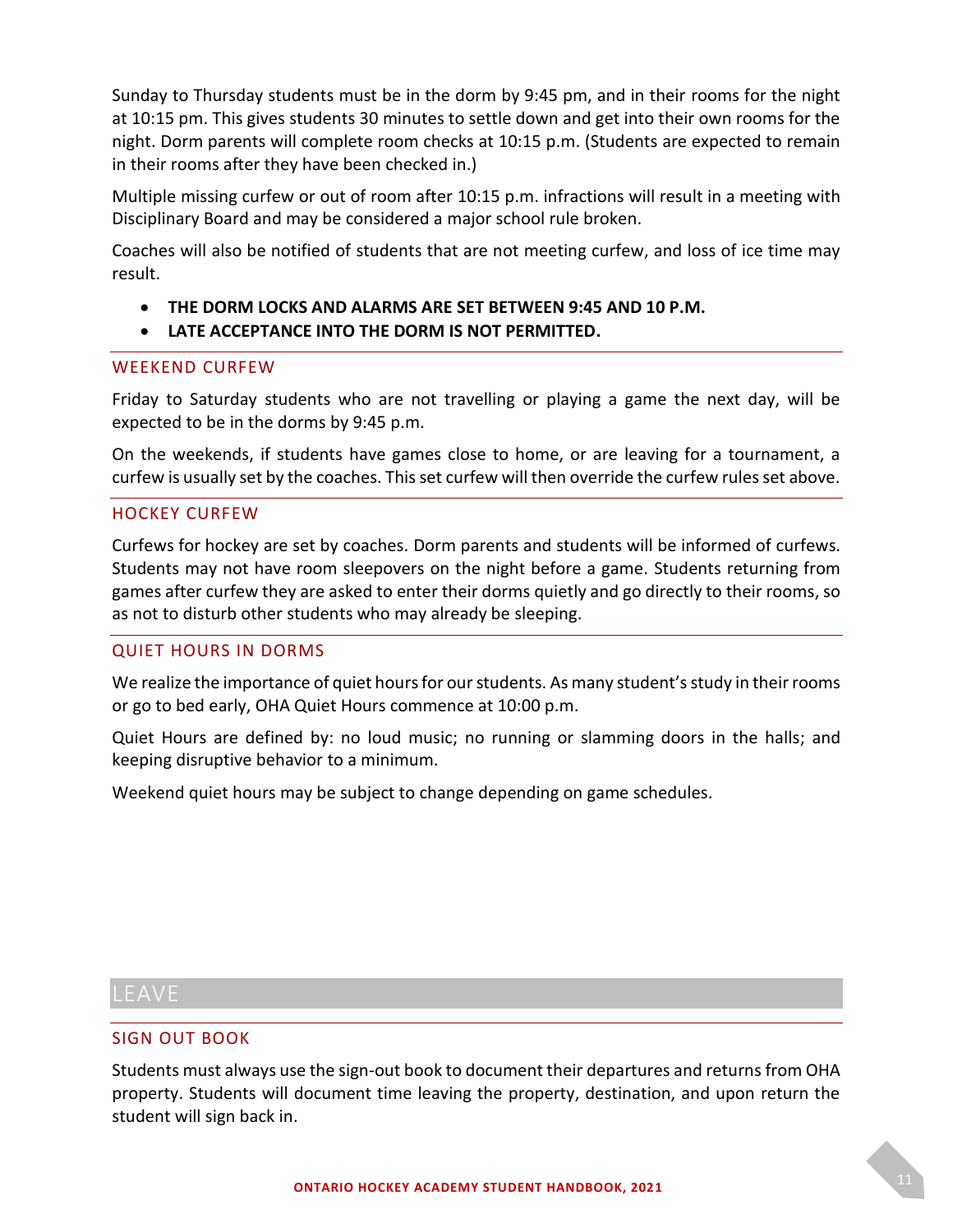If the sign-out book is not available, students will confirm with a staff member before leaving the property.

#### <span id="page-11-0"></span>STUDENT LEAVE

All families must fill out the OHA Student Leave Form if they are not returning for curfew or requesting that their son/daughter be transported by a motorized vehicle other than their own or OHA staff. Public transportation like buses and taxis are permitted

No student can be signed out in the City of Cornwall without a family member present.

Parents or legal guardians requesting that their son/daughter accompany them during a hockey event must notify the coach on the road as well as submitting a *Leave Form*.

All leave forms must be submitted to the Academy at least 8 hours prior to the leave

These forms are found on our website or at the school and need to be signed by parent/legal guardian before a student will be permitted to leave the property. Students, including students over the age of majority, are not permitted to fill out their own leave form. The link is: http://www.ontariohockeyacademy.com/visit

Departure from OHA without completing forms correctly may result in disciplinary action, and/or possible expulsion.

Permission for a leave without the required notice may be granted under extenuating circumstances. These requests will be reviewed on a case-by-case basis.

Questions regarding leave forms and procedures should be directed to the admissions director.

#### <span id="page-11-1"></span>**WEEKENDS**

Students are free to spend weekends away from school if:

- 1. The student is in good academic standing.
- 2. The student has no athletic commitments.

Students who leave school on weekends must return to the building by 9:45 p.m. curfew on Sunday. Immediately upon return, the student must check in with the person on duty in the front office. Students should clearly communicate with parents/legal guardians about leave procedure.

#### **Exception: Graduation weekend is a closed weekend. Meaning all students must remain on campus and leave forms will not be accepted**

# <span id="page-11-2"></span>MEDICAL ISSUES

#### <span id="page-11-3"></span>ILLNESS

Students who are sick during the academic day should follow the attendance policy and procedures outlines in the Academic Information section of this handbook. Students who are sick outside of class or game times should find a dorm parent on duty for evaluation and assistance.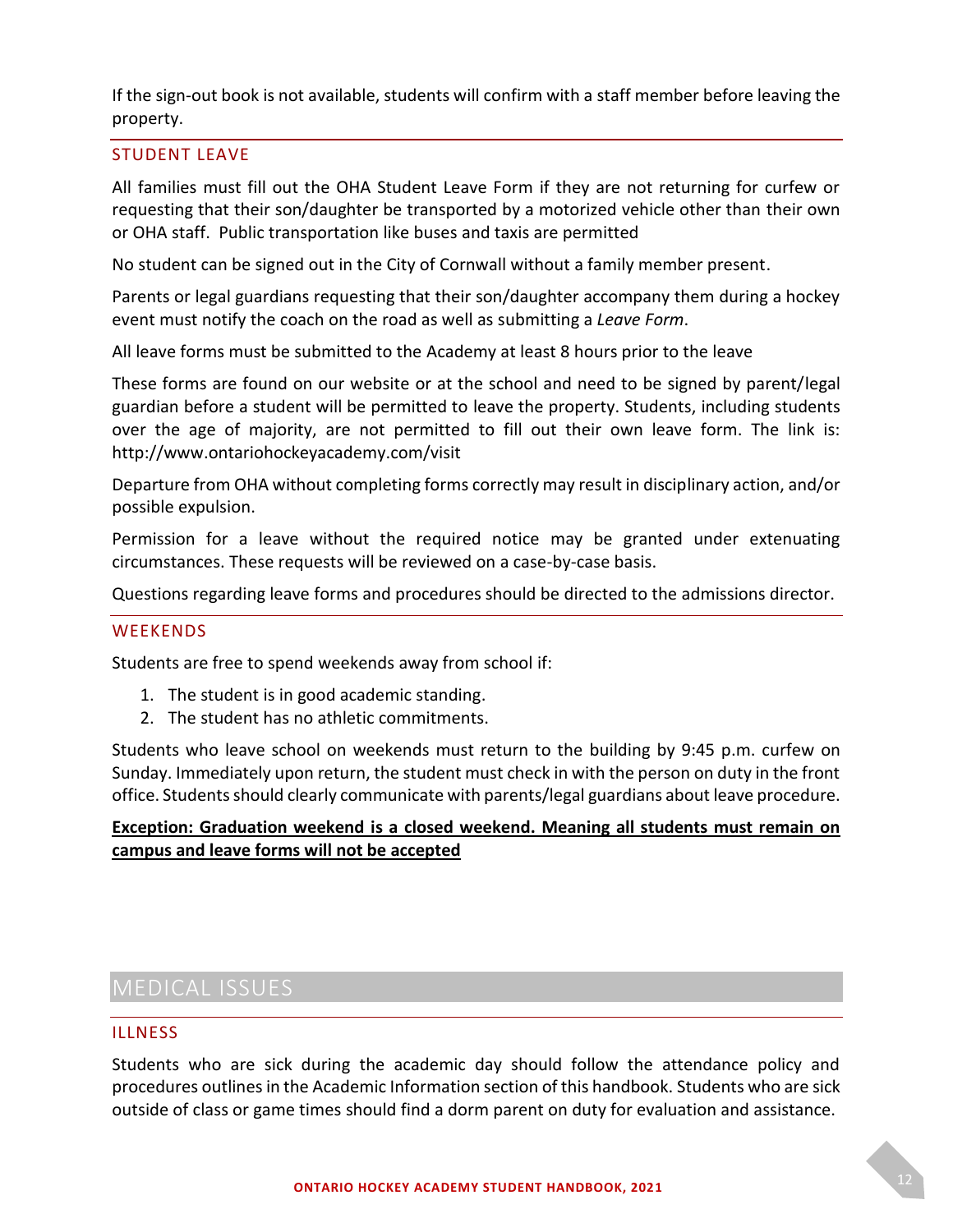#### <span id="page-12-0"></span>DOCTOR APPOINTMENTS

Students should arrange for doctor's appointments (other than emergencies) through the school nurse. Whenever possible, appointments will be scheduled outside of class time.

#### <span id="page-12-1"></span>MEDICATIONS

All medications (prescriptions) must be registered with the school nurse/OHA administrator. Narcotics or pain control medications will stay with the school nurse

#### <span id="page-12-2"></span>HOSPITAL VISITS

In the event of a life-threatening situation, parents will be contacted immediately, and a staff member shall remain with the student at the hospital.

#### <span id="page-12-3"></span>NON-EMERGENCY MEDICAL CARE

The school nurse will determine if a student should be evaluated by a doctor. If a doctor's visit is deemed necessary students will be escorted by staff.

For non-emergency healthcare visits, students are asked to call the school when they are finished with treatment and, if possible, a staff member will collect the student.

The school nurse will follow-up with each student after a visit to a health professional.

All medical attention provided by hospitals, clinics or doctor offices for international students is an out-of-pocket expense for the families. The student/parent/legal guardian will then be responsible for submitting claims to their insurance providers for reimbursement*.*

#### **All Canadian student's provincial health cards will be accepted if up to date. You must notify the province in which you reside that your son/daughter will be studying out of province**

**Proof of medical insurance for both the Canadian and American sides of the border must be submitted to the admissions director**

# <span id="page-12-4"></span>ELECTRONICS

#### <span id="page-12-5"></span>MEDIA

Televisions and personal music devices are permitted. If such devices are disruptive to the dorm setting or other students, they will be removed from room and stored until the end of the year.

#### <span id="page-12-6"></span>CELL PHONES

Students will register their cell phone numbers with the dorm parent, and will notify them of any subsequent number changes during the academic year.

Cell phones are not allowed in class or study hall. If a student uses a cell phone during an academic period, the phone will be confiscated and returned at the end of the period. Repeated infractions may result in the cell phone being confiscated by the school administrator/principal for longer period of time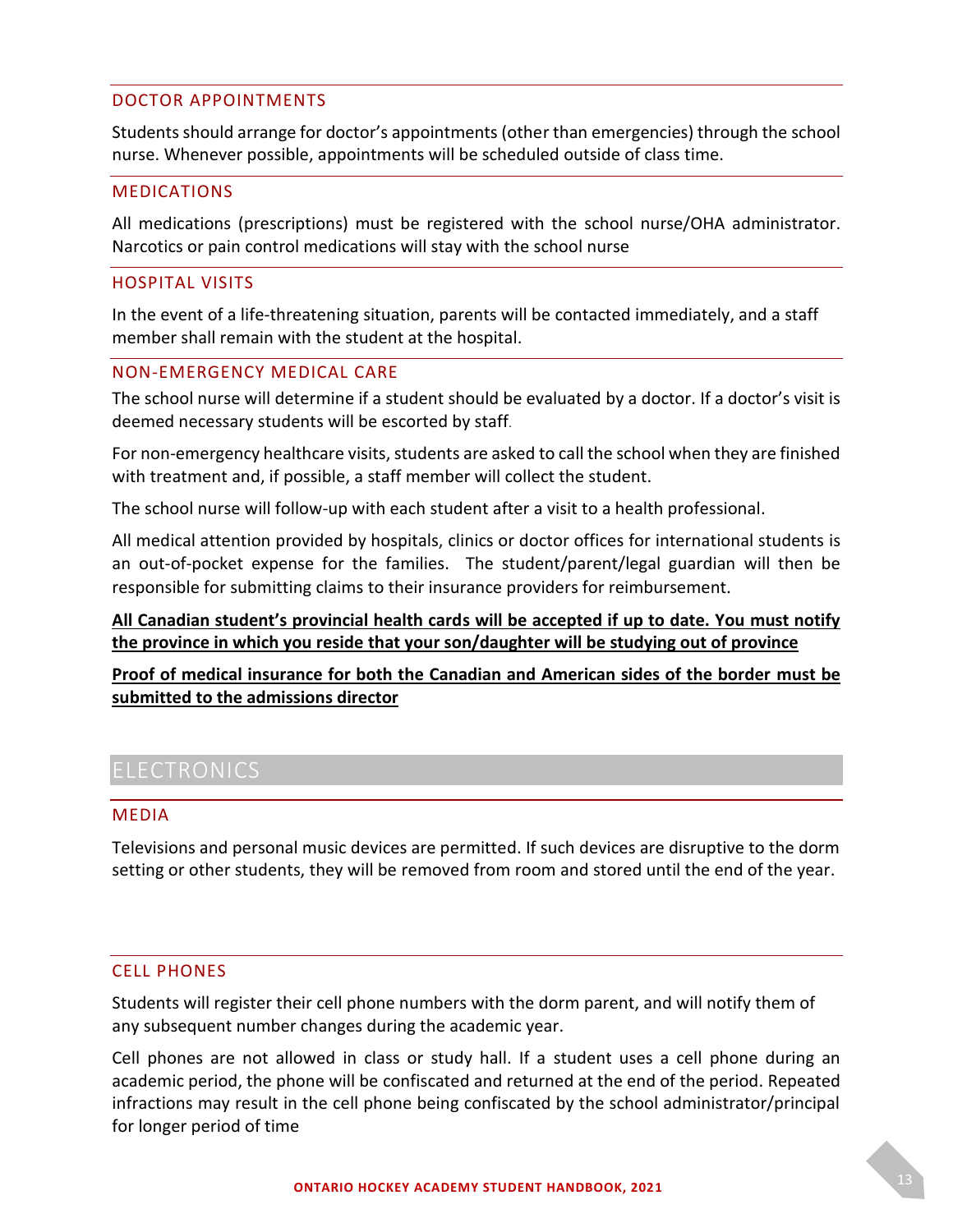The OHA does not assume any responsibility/liability for damages or lost cell phones. Students concerned about loss/theft/damage of a cell phone or other device should secure the device in their dorm room prior to class.

Students can only use land-line telephones at the school for emergencies.

#### <span id="page-13-0"></span>PERSONAL COMPUTERS

Students can bring personal computers to school with them to assist in completing academic work, provided they abide by the following guidelines:

- 1. Computers are expected to be used for academic work and internet access.
- 2. Students may play computer games during free time only.
- 3. Students are encouraged to turn off personal computers by 11:00 p.m. when teams have games. If the students have a free weekend, they are encouraged to turn off personal computers by 1:00 a.m.
- 4. The school's acceptable use computer rule applies to both personal and school computers. Please refer to page 3 of your enrolment package with the school
- 5. Students and their families are responsible for all activity on personal computers.
- 6. Computers/tablets and cell phones are taken by the school nurse when students are sick and until they are back to regular school days.

#### <span id="page-13-1"></span>KITCHEN DUTY

Students will be assigned to a kitchen clean-up team that will be responsible for cleaning the kitchen and dining room after meals as well as other chores around the Academy.

Kitchen duty is not optional. Students who miss their shift should expect an additional chore assignment. If a student cannot attend kitchen duty due to travel, they will find a replacement for duty (E.g. switch shifts with a peer.) and inform kitchen staff accordingly.

#### <span id="page-13-2"></span>FIRE PROCEDURES

#### In Case of Fire

Students should proceed in an orderly fashion to the nearest fire exit and meet on the sidewalk in front of the gym and remain there until the dorm parent on duty instructs otherwise.

Fire exits are marked. There are exits on the dorm floor and two (2) exits from the classroom level. In addition, there are exit doors located at the rear and front entrances of the OHA dormitory.

#### **If You See a Fire:**

Pull the nearest fire alarm and leave the building in an orderly manner as quickly as possible. If you hear the fire alarm, check the door leading to the nearest exit to see if it is hot. If it is hot, DO NOT OPEN IT. Instead, move to a window to call for help.

If the door is cool, proceed to the nearest exit and exit the building as per the fire procedures.

#### **Fire Equipment:**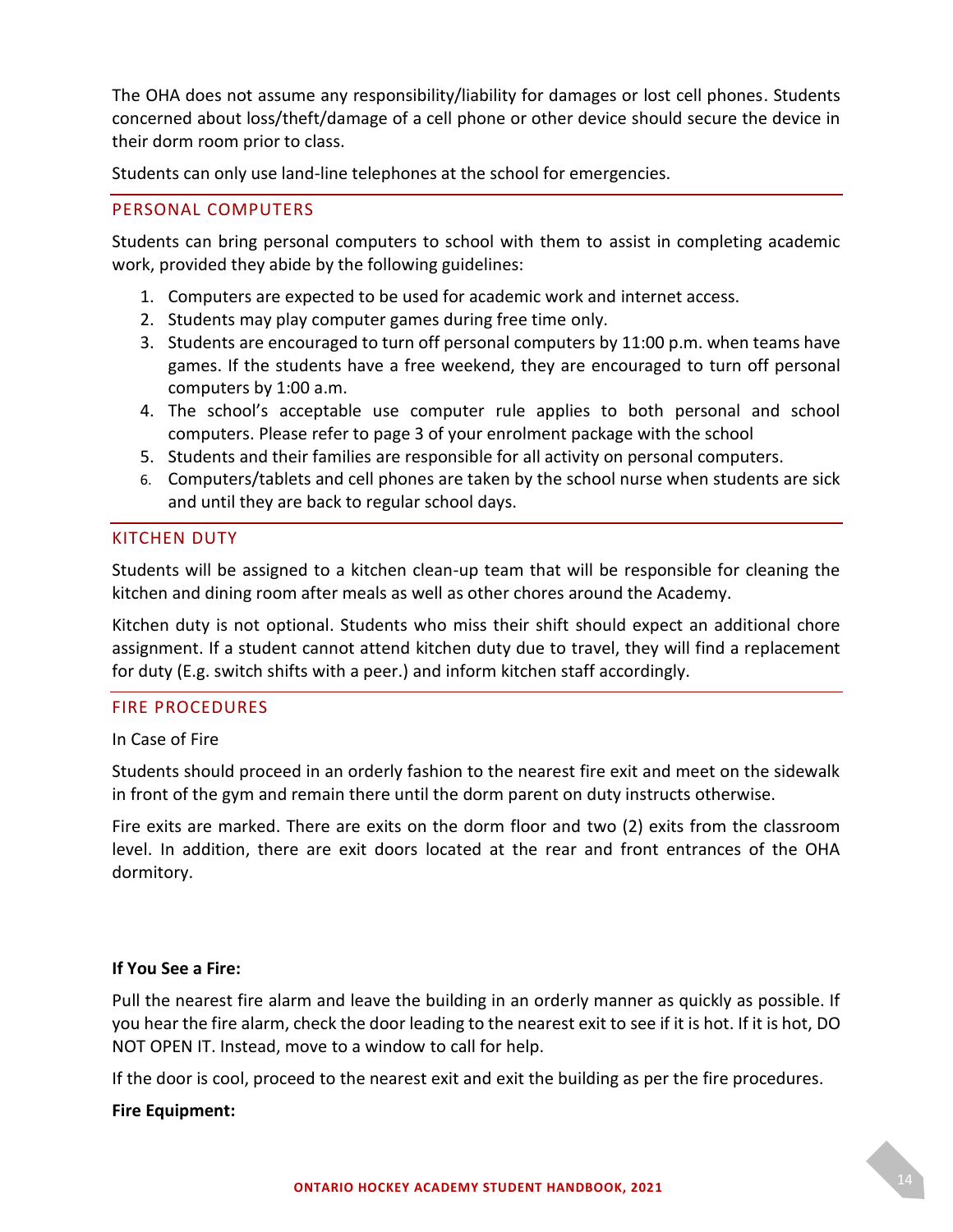Fire equipment, including fire extinguishers, smoke detectors, the fire alarm and security systems are to be used only in an emergency. Their unauthorized use, or intentional or inadvertent discharge or damage will not be tolerated. Tampering with and/or removing batteries from the smoke detectors is also prohibited by OHA policy and by law.

#### **False Alarms:**

Pulling an alarm with no indication of smoke or fire is a serious offence and a violation of a major school rule. Additionally, there is a \$25.00 fee to reset a dorm room alarm, and a \$50.00 fee to reset a hallway alarm. (To be charged to student who pulled the false alarm.)

Police may become involved, as tampering with fire safety equipment is a criminal offence.

# <span id="page-14-0"></span>TRANSPORTATION

#### <span id="page-14-1"></span>AUTOMOBILE USE & STUDENT TRAVEL

It is a tremendous liability for the Academy to have students driving/riding in automobiles. OHA has made the decision to limit automobile use where possible. As a result, students are not a vehicle

#### <span id="page-14-2"></span>TRAVEL AROUND CORNWALL

There is a taxiing fee of \$10.00 for non-emergency travel around the city provided by OHA staff. This includes physiotherapy, doctors, bus, train stations and local store visits.

There will be scheduled bus trips to local stores.

Students are permitted to use public transportation while attending OHA, with parental consent and at their own expense.

#### <span id="page-14-3"></span>TRAVEL TO NON-OHA EVENTS

If a student is invited to any hockey camps or any event outside of scheduled OHA events (i.e. junior tryouts or university visits) throughout the year, it is the responsibility of the parent/legal guardian to organize the travel.

It is also the responsibility of the parent/legal guardian to pay for any expenses incurred during these visitations or invites.

#### <span id="page-14-4"></span>ARRIVALS AND DEPARTURES

OHA is not equipped to board students during winter, spring and summer vacations therefore students cannot be accommodated at the OHA ahead of the scheduled arrival date, and are expected to vacate their rooms promptly at the beginning of each vacation.

It is important that students arrive and depart on the dates specified on the school calendar.

#### <span id="page-14-5"></span>AIRPORT SHUTTLES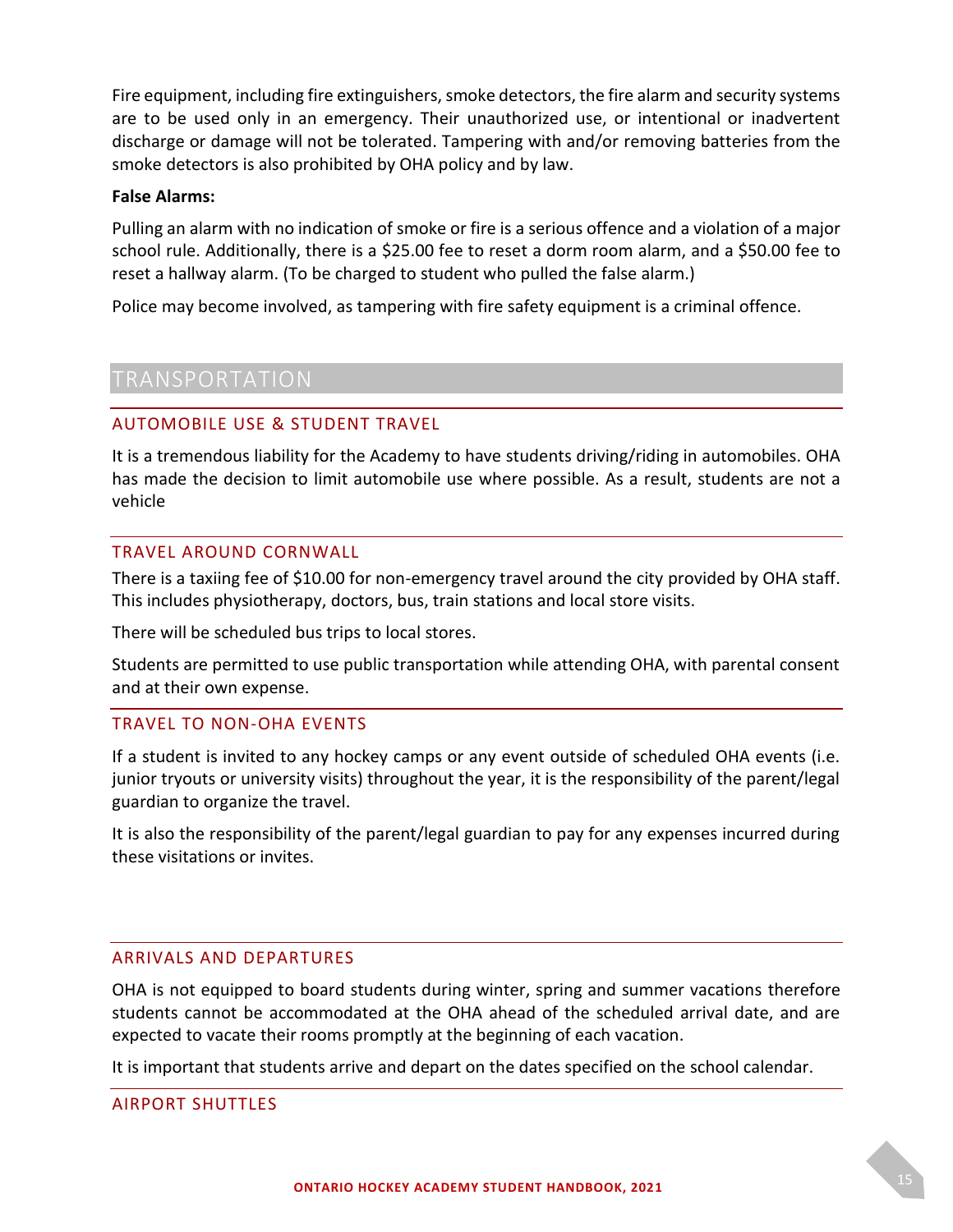OHA offers scheduled trips to the Montreal and/or Ottawa airports before and after school vacations, and at the end of the school year. A \$40 CDN\* charge per one-way trip is applied.

Travel to all other destinations is the responsibility of the student and his or her family.

Transport to the airport outside of scheduled trips may be possible. Booking requests must be made to and approved by the admissions director. The fee for an approved trip will be \$80 CDN per student.

Trips to Massena Airport will be in the amount of \$30 CDN\* on scheduled days and on nonscheduled days. For travel-related issues contact the Admissions Director.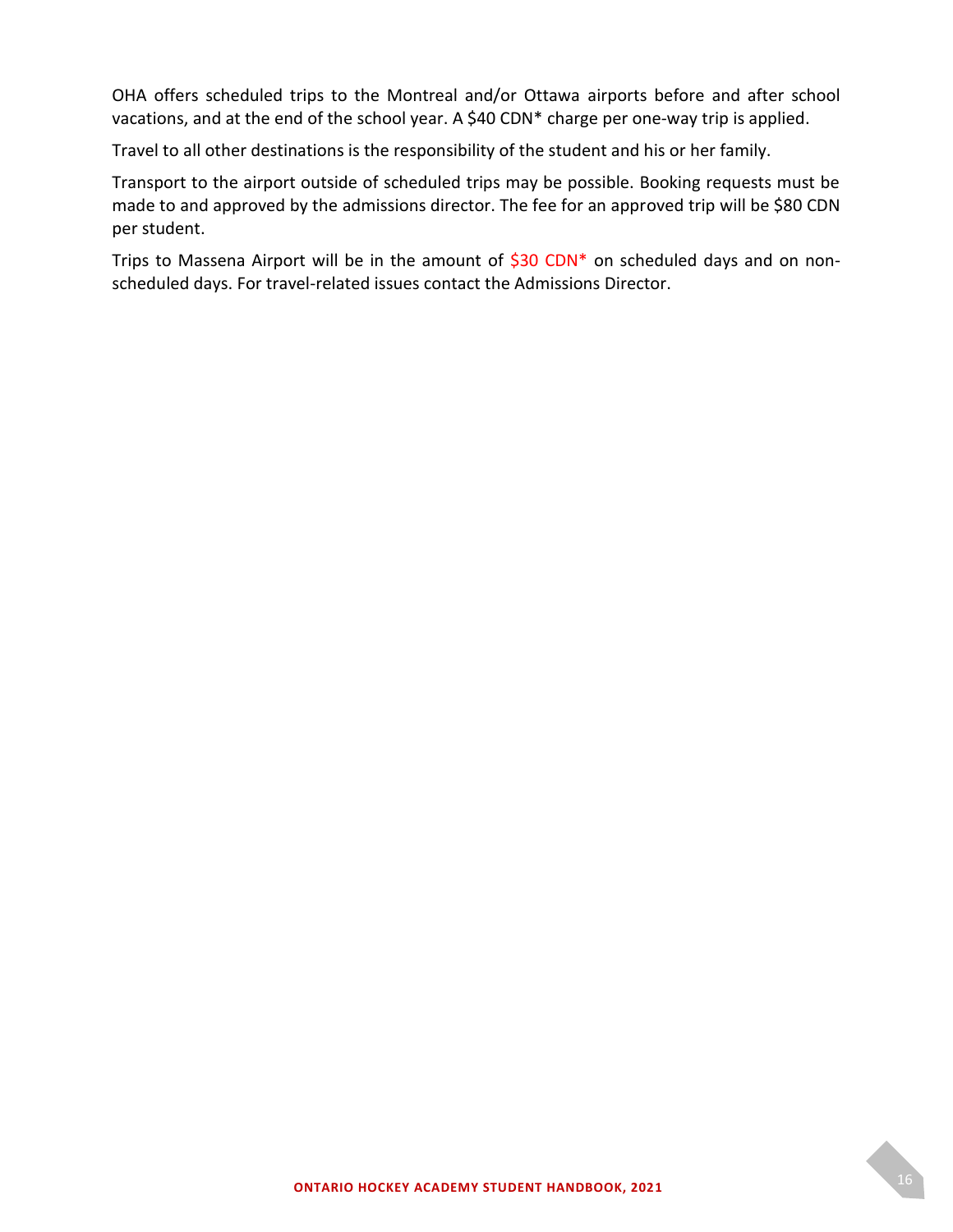# <span id="page-16-0"></span>MAJOR SCHOOL RULES (MSRS)

Along with behaving in a manner consistent with the Ontario Hockey Academy Core Values, OHA students are expected to adhere to the Major School Rules (MSR). These Rules exist to ensure the health and welfare of all students at Ontario Hockey Academy and may be subject to change only as directed by OHA.

They apply to students while enrolled at the Ontario Hockey Academy and while under the care of the school, whether on campus or in another facility.

Violation of any of these rules will lead to disciplinary action.

I

#### <span id="page-16-1"></span>1. SUBSTANCE ABUSE

Any student found to be using or consuming illegal drugs, alcohol, tobacco or abusing over-thecounter related substances while enrolled at OHA will face automatic expulsion from the Academy.

All students on prescribed medication are to register their medication information with the school nurse.

Use of any tobacco products, including e-cigarettes (JUUL, Vape, etc.) is prohibited while enrolled at Ontario Hockey Academy.

A student requiring nicotine-replacement therapy must register this information with the school nurse.

#### **Note: The parameters of this MSR stand alone and supersede the general disciplinary process.**

A student caught with tobacco products (Chew, cigarettes, e-cigarettes, etc.) will face the following progressive discipline:

- 1) **First Offence** Hockey suspension, house arrest, chores and 7:30 p.m. curfew. Duration of punishment to be determined by administrator.
- 2) **Second Offence** Same as above, with longer duration.
- 3) **Third Offence** Expulsion

#### <span id="page-16-2"></span>2. HAZING, VIOLENCE, PHYSICAL & VERBAL HARASSMENT

We strongly believe that violence is unacceptable behavior under any circumstances. Any activities that threaten, embarrass or otherwise harm others, any type of physical or verbal harassment against another person will not be tolerated.

In addition, OHA defines hazing as any activity that deliberately, directly or indirectly embarrasses, threatens, causes harm or injury to or invites ridicule to another member of our community.

Hazing activities, even if performed in a joking manner, are considered forms of violence and are unacceptable.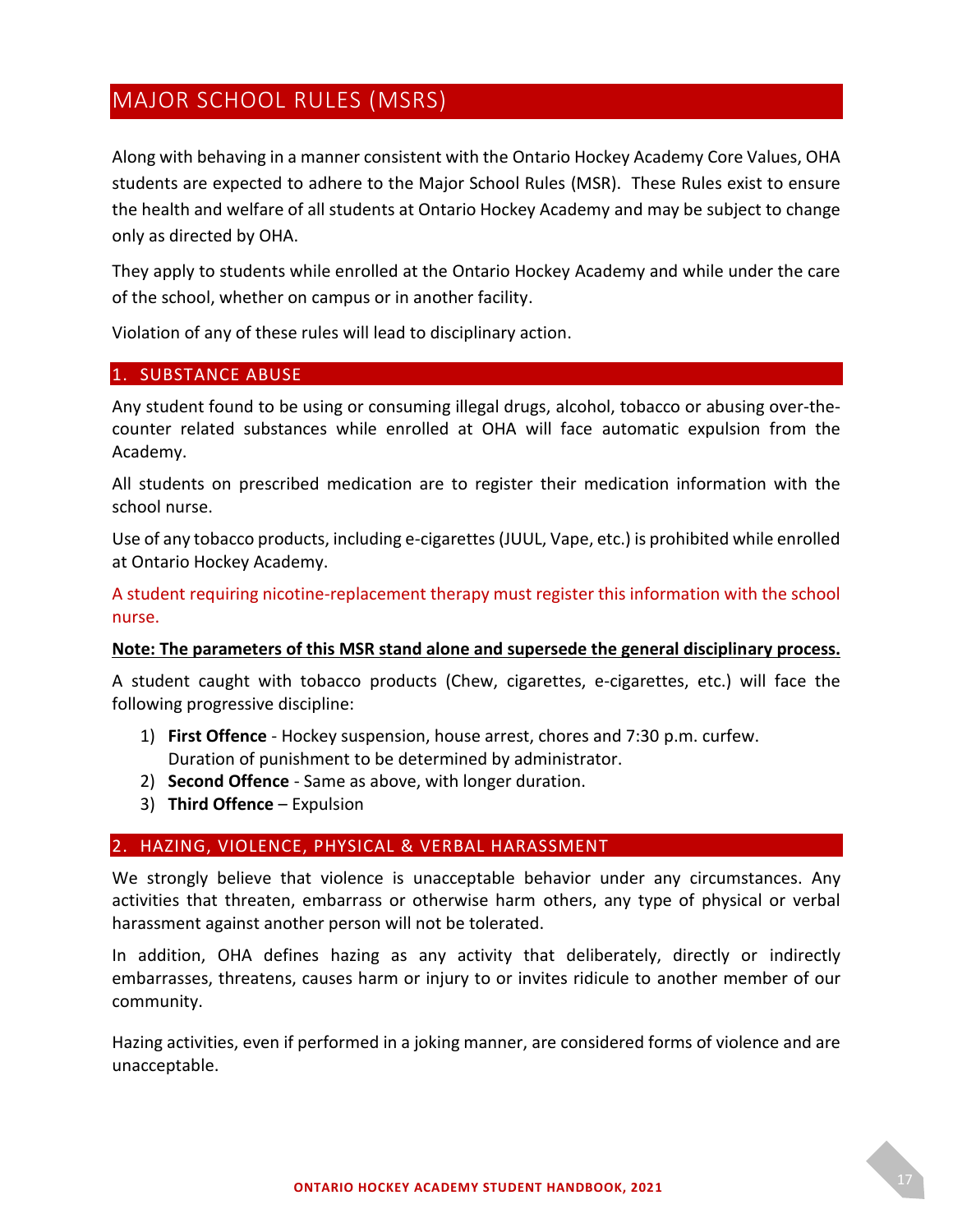#### <span id="page-17-0"></span>3. INCIDENTS AT HOCKEY EVENTS

Any discipline set forth by the league or tournament organizers involving an OHA student during a game or practice is treated as an OHA MSR infraction. Follow-up and further discipline will be imposed by the school, at the discretion of the administrator.

#### <span id="page-17-1"></span>4. WILLFUL DESTRUCTION OF PROPERTY OR THEFT, POSSESSION OF WEAPONS

Students must not willfully destroy property or take property belonging to someone else, whether another student, the school, or public property in Cornwall.

In addition to being held financially responsible for the abuse or destruction of another's property, students will also face disciplinary proceedings and possible criminal charges.

#### <span id="page-17-2"></span>5. CURFEW

- Students are not permitted to leave OHA after curfew.
- Students are not permitted to let anyone in the building after curfew. (Doing so jeopardizes the safety, security and welfare of the entire OHA community.)
- Returning to the building after curfew compromises building security and causes disturbance for all involved, including parents, dorm parents, and police. (Who will be notified if a student in AWOL.)
- Curfew also applies when travelling (E.g. for tournaments).
- To authorize a missed curfew a parent leave form must have been submitted by the student's parent/legal guardian by 7 p.m. on the night in question.

#### <span id="page-17-3"></span>6. ACADEMIC AND SOCIAL DISHONESTY

Plagiarism, cheating, lying and stealing will not be tolerated at Ontario Hockey Academy.

Personal integrity is crucial to the goals and success of Ontario Hockey Academy. See [Consequences of Academic Dishonesty](#page-27-0) for more details on plagiarism and testing rules.

#### <span id="page-17-4"></span>7. SEXUAL RELATIONS/OPPOSITE-SEX VISITATION

Sexual relations are not permitted any time the student's care is entrusted to OHA or any agent of OHA. This applies for opposite-sex and same sex relationships

#### <span id="page-17-5"></span>8. POLICE INVOLVEMENT

All OHA students must respect and abide by the law.

Any incidents that involve the community police or other authority figures within the city will also be considered an MSR violation, and the student will face disciplinary proceedings with the Academy.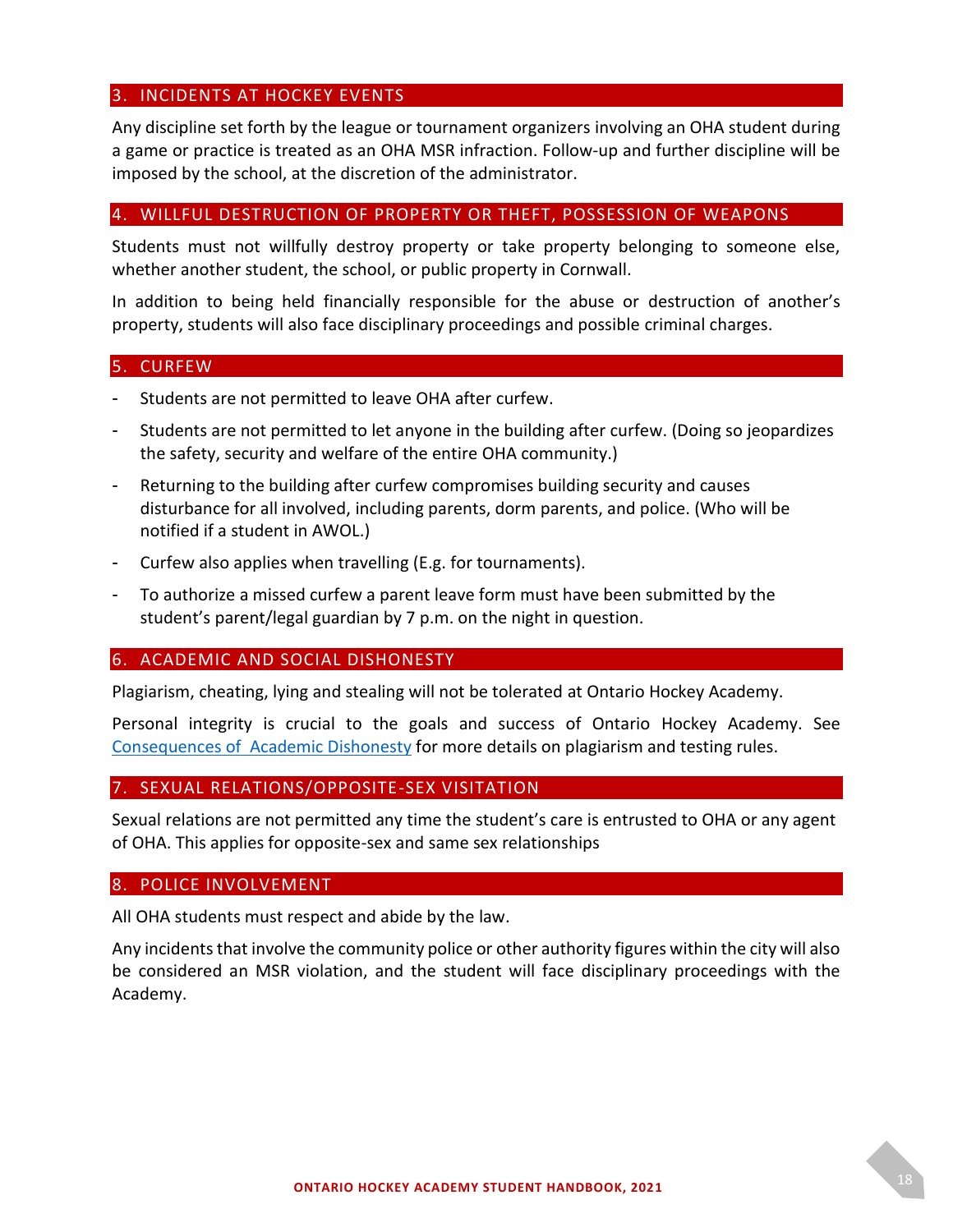

<span id="page-18-0"></span>The process below is a guideline of discipline for all rules with the exception of *[Major School](#page-16-1)  Rule 1 – [Substance Abuse](#page-16-1)*, which is zero tolerance and risks automatic expulsion.

#### **1st Offence:**

- Notification of parent/legal guardian
- loss of school privileges
- loss of hockey privileges
- chores set for a time period to be determined by the Disciplinary Committee

#### **2nd Offence:**

- Notification of parent/legal guardian
- Ten to fifteen (10 to 15) day suspension.

#### **3rd Offence:**

- Notification of parent/legal guardian
- Expulsion.

If a student receives an MSR in the last semester and is returning to OHA the following year that MSR will carry over for the upcoming season.

For students who are not returning, the MSR will stay on their record until September 1st of the given year and information can be held until that date.

#### **PLEASE NOTE:**

**OHA reserves the right to inspect a room or personal belongings if prohibited activity is suspected during the school year.** 

**The Disciplinary Committee reserves the right to go to 3rd offence action and expel students for any of the above offences.**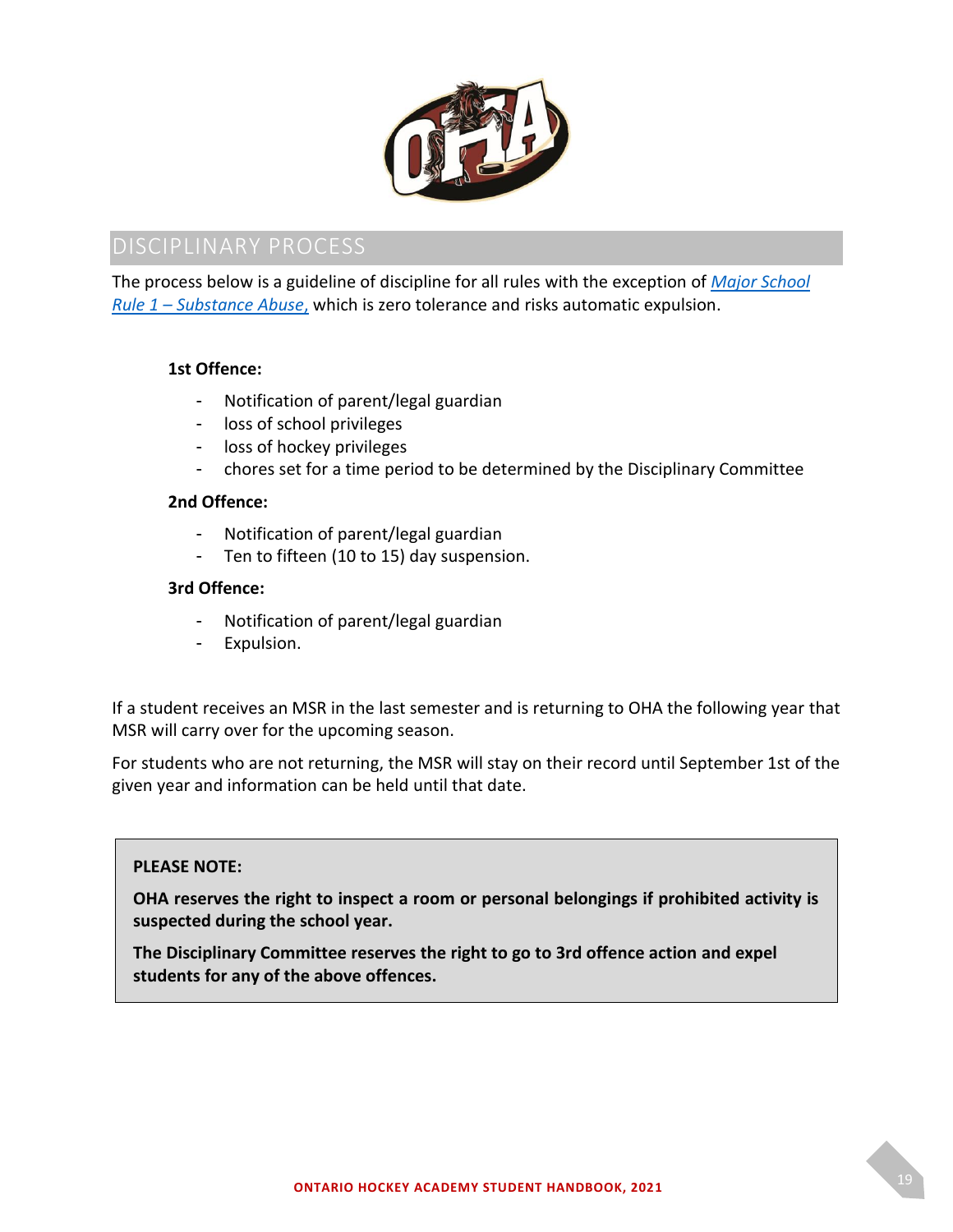# <span id="page-19-0"></span>OHA PLAYER POLICIES

### <span id="page-19-1"></span>EXPECTATIONS OF PLAYERS

Players are required to get up before 7a.m., attend breakfast, and be prepared to attend classes and/or team functions at 7:25 a.m.

Players will be required to attend, ready to perform, and properly equipped for all classes, coursework, lessons, school assignments, homework, tests, school meetings, off-ice workouts, on-ice training, study halls, curfews, floor duties, detentions, team functions, tournaments, and any other team and school event.

Missing hockey-related events without the written permission of both the coaching and teaching staff will result in suspension of students from future athletic events and may lead to dismissal.

Players accept the importance of school, practice and game attendance and will notify the head coach and principal in advance if they cannot attend school, practice or game.

Players should be aware that missing practices or off-ice training may result in loss of game time.

Players who are late with academic assignments, miss or are late for classes, tests, study hall, or if grades fall below 50%, will not be permitted to attend athletic functions until performance improvements have been made.

Players are responsible for informing their parents/legal guardians of all school activities such as coursework deadlines, and of any concerns or problems that might affect their academic progress or behavior.

#### <span id="page-19-2"></span>SICKNESS POLICY

Typically, the amount of days missed in the classroom and/or training will result in an equal amount of days missed on the ice and in game play.

A student missing classes and/or training is not permitted back on the ice for games until they demonstrate an ability to attend the amount of days missed in the class and off-ice and are assessed by the school nurse.

A doctor's recommendation and diagnosis will guide the nurse in the decision, but the above policy takes priority.

To support the health, safety, and recovery of the student athlete, electronic devices - which include cell phones, computers, and iPads - will not be available to the student until the student has recovered and is able to attend a full day of classes.

Legal guardians have access to inquire and updated about the teenager with the Ontario Hockey Academy phone numbers and emails provided at the beginning of each year. Contact information is located on our website under the [Parent Zone](https://www.ohacanada.com/forms) link.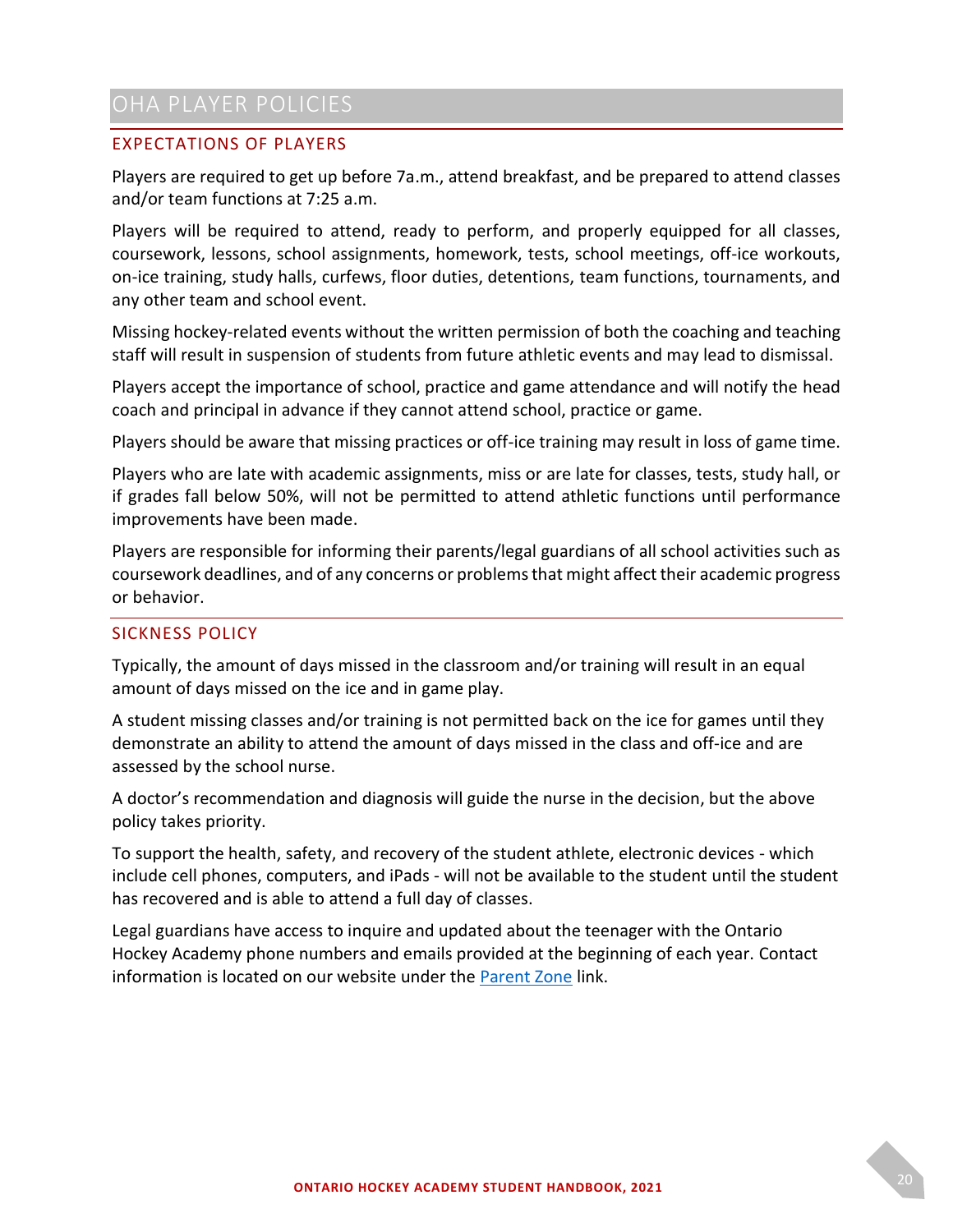#### <span id="page-20-0"></span>CONCUSSION PROTOCOL

If a student is diagnosed with a concussion or we suspect a concussion as the result of a hit in a game, then the school follows hockey Canada's recommendations along with our own policy, which is:

- a) Rest until asymptomatic (physical and mental). OHA Rule: Minimum one week.
- b) Light aerobic exercise (bike) and begin classes after the week of bed rest.
- c) Sport-specific exercise may commence 24-hours after b) if symptom-free.
	- Light off-ice training
	- Light resistance
	- OHA's policy is one full week of this without headache before d).
- d) Non-contact training
	- OHA's policy is to allow ice drills 2 weeks after initial hit or complaint of headache).
- e) Full contact training and possibly games after d) being met and minimum of two weeks from first symptom(s).
- f) Student will drop back to the previous asymptomatic activity level if any symptoms reoccur.

#### <span id="page-20-1"></span>PLAYER CONDUCT

- Decisions about playing time are made at the discretion of the coaching staff based on our philosophy of fair ice time. We expect our players to respect these decisions and understand that, at times, coaches may not give all players equal amounts of playing time. Players will always be placed on the teams and allocated the ice time that is best for their development.
- Players must conduct themselves in and from the rink according to the highest standards of honesty, morality, fair play and sportsmanship, and refrain from conduct detrimental to the best interest of OHA.
- Players are to respect all players, coaches, teachers, staff, dorm parents, school property, equipment, teammates, and other teams.
- Players will not disrupt school activities or otherwise defy the authority of OHA staff engaged in the performance of their duties.

#### <span id="page-20-2"></span>OHA EQUIPMENT

All jerseys are owned by OHA and must be returned if the student departs from the club, or at the end of the season.

Items not returned will be invoiced to the family.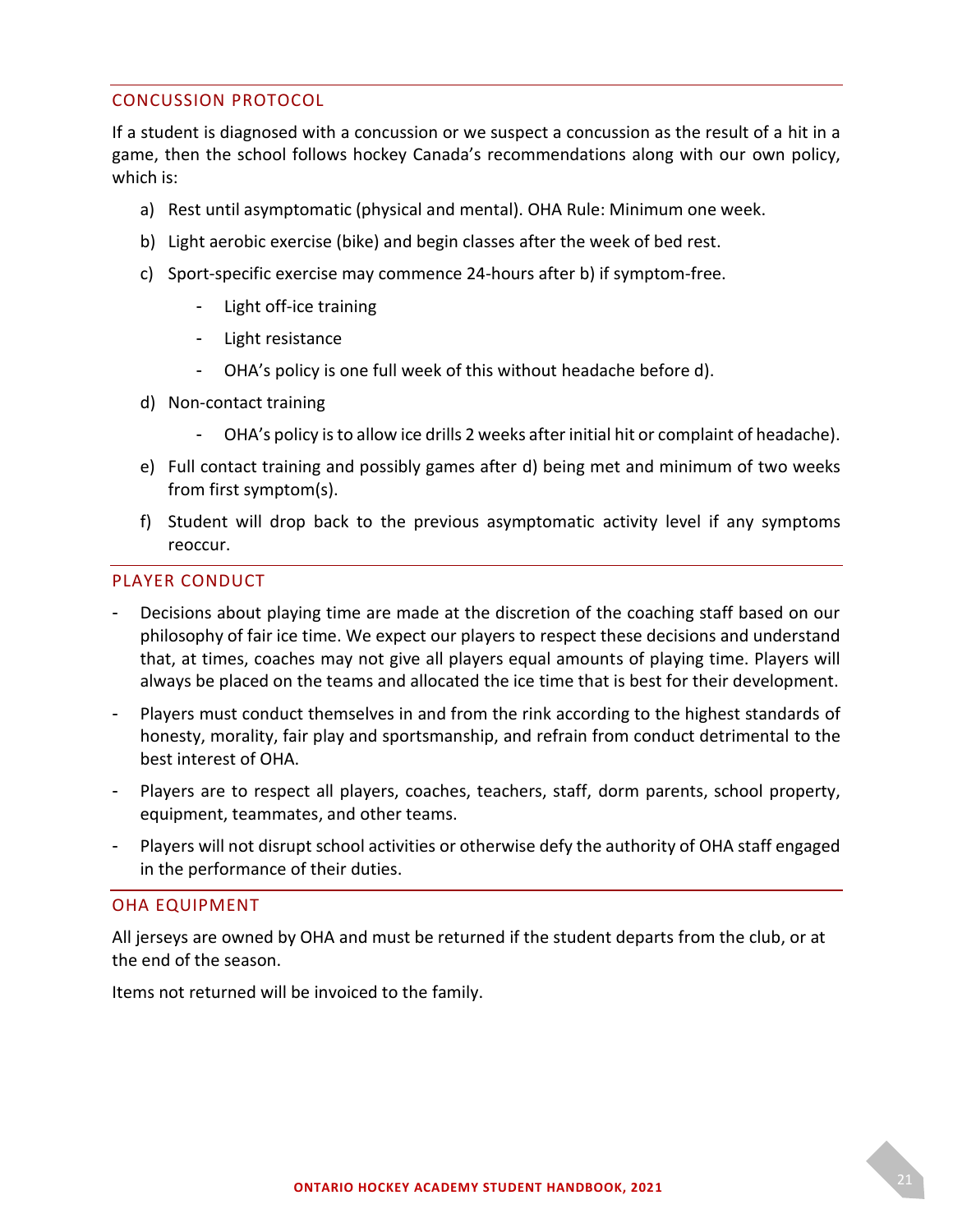# <span id="page-21-0"></span>ONTARIO HOCKEY ACADEMY ACADEMIC POLICY

The OHA produces an annual course calendar, which expands on the information provided about our academic program. This document is available through Jupiter, or by hard copy upon request. In case of a discrepancy between the two documents, the course calendar will be considered correct.

#### <span id="page-21-1"></span>OVERALL GOALS AND SCHOOL PHILOSOPHY

The Ontario Hockey Academy is dedicated to providing academic and athletic programs that meet the individual needs of committed student/athletes as they prepare themselves for national and international hockey competition, college, and life.

It is our mission to create a safe, structured, and positive environment that supports the academic and athletic goals of the school while providing students with the opportunity to practice and achieve personal respect, responsibility, and leadership.

#### <span id="page-21-2"></span>SCHOOL YEAR CALENDAR

All OHA students, regardless of their team, will follow the same school year calendar. All students are expected to be in attendance according to the dates and times on this calendar.

Students must inform their teachers and the OHA principal if they expect to be absent during scheduled academic time, and to obtain instructions for making up any missed instructional hours.

The calendar may be found here: https://www.ontariohockeyacademy.com/calendar

#### <span id="page-21-3"></span>COMMUNITY INVOLVEMENT REQUIREMENTS AND PROCEDURES

Every student attending secondary school in Ontario is required to complete 40 hours of community involvement in order to receive a diploma (10 hours per year of school in Ontario) Details on Ontario policy may be found [here:](http://www.edu.gov.on.ca/extra/eng/ppm/124a.html)

The purpose of this requirement is to encourage students to develop an understanding of the various roles they can play in their community and to help them develop a greater sense of belonging within the community.

Community involvement activities may take place in a variety of settings, including businesses, not-for-profit organizations, public sector institutions (including hospitals), and informal settings.

As an example, students can seek opportunities to help:

- In the community by offering assistance to charities, service clubs, coaching, environmental projects
- In the school by helping in areas such as tutoring, library assistant, student council, fundraising, etc.
- Agencies by providing assistance to: seniors learning computers, youth-at-risk, special needs students, yard clean-up, etc.

It should be noted that the intent of this initiative is volunteerism. Students will not be paid for performing any community involvement activity.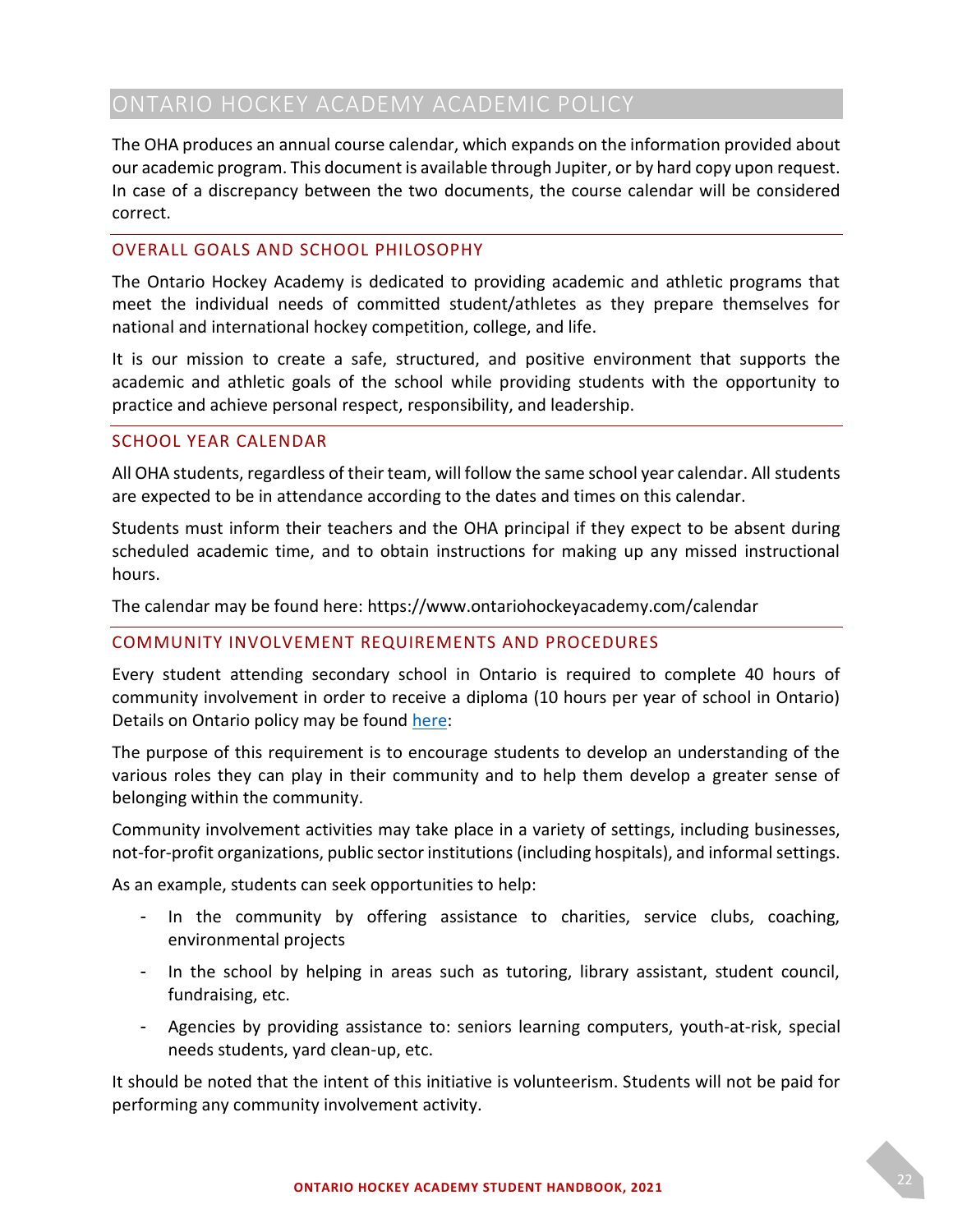#### <span id="page-22-0"></span>PROCEDURES FOR COMMUNITY INVOLVEMENT

The required 40 hours of community involvement activities may be completed at any time during the student's secondary school program. Activities must be completed during secondary school enrollment. Hours completed prior to the start of Grade 9 may not be included.

A very wide variety of unpaid activities may qualify as "community involvement".

Students under the age of 18 will plan and select their community involvement in consultation with their parents/legal guardians. The safety of the student is paramount therefore the activities should take into account:

- The age, maturity, and ability of the student.
- The location, accessibility, and environment of the proposed activity.
- Any special training, equipment, preparation requirements.

OHA supports successful completion of the community involvement requirement by:

Following consultation with parent/legal guardian (if the student is under 18 years of age) and teacher mentor, OHA provides a list of approved community involvement options.

The student may also research their own positions.

- Student submits a completed Ontario Secondary School Community Involvement Form to the OHA principal. (A parent/legal guardian is required to sign the form if the student is not 18 years of age or older.)

If the proposed activity is not on the list of approved options, the principal will determine if the activity is acceptable and, if so, sign the form. A copy of the form is filed in the student's Ontario School Record folder, and the form is returned to the student.

- When the intended community activity is completed, the student will obtain verification via signature from the supervisor of the activity and their parent/guardian (if required), and return the form to the OHA principal.
- The principal will confirm that the student has met the community involvement requirement and will note the completion on the Ontario Student Transcript.

### **IMPORTANT: Students should ensure their activity is acceptable BEFORE they begin volunteering as unapproved activities may not be accepted.**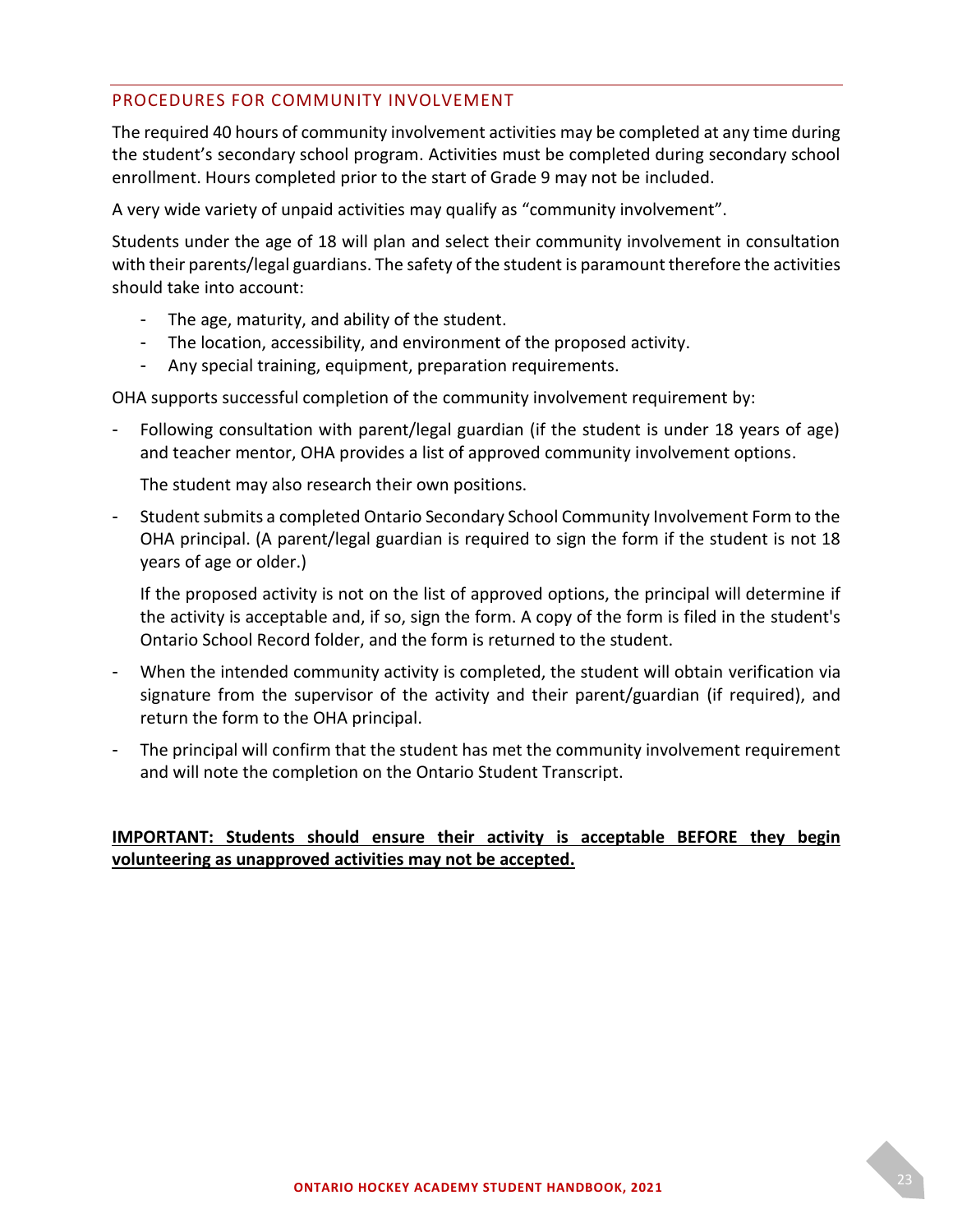### <span id="page-23-1"></span><span id="page-23-0"></span>ONTARIO SECONDARY SCHOOL LITERACY TEST (OSSLT)

All OHA students must pass the Ontario Secondary School Literacy Test (OSSLT) in order to receive their Ontario Secondary School Diploma. The purpose of the test is to ensure students have the reading and writing skills they require to succeed at school, at work, and in daily life. Details about the OOSLT can be found [here.](https://www.eqao.com/en/assessments/OSSLT/parents)

A student who has successfully completed the OSSLT in either English or French while enrolled at a school prior to attending OHA is considered to have met the literacy graduation requirement and will not have to retake the test after transferring to OHA.

OHA students will take the OSSLT in English, which is the language of instruction at OHA. There is one date available per year.

### **The next Ontario Secondary School Literacy Test date will be March 31, 2020. Students must ensure they are available to take the test, as it is only available once per year.**

If a student fails, the OSSLT they may re-take it the following year. If the student is not successful with the re-test, they may take the Ontario Secondary School Literacy Course (OLC 4O) in grade 12 to meet the literacy requirement.

OHA will provide remedial assistance for students who do not complete the test successfully. The Ontario Ministry of Education has prepared information on preparing for the OSSLT and OHA instructors will support students improve their skills so that they are better prepared to re-take the literacy test.

Parent/legal guardians are also encouraged to review this [information.](http://www.edu.gov.on.ca/eng/document/brochure/osslt/)

### <span id="page-23-2"></span>DEFINITION OF A CREDIT

Credits are granted by the OHA on behalf of the Ministry of Education upon successful (50% or higher) completion of a course.

A course is defined as a minimum of 110 hours of scheduled instruction time approved by the Ministry. Scheduled time includes:

- Students participating in planned learning activities designed to lead to the achievement of the curriculum expectations.
- Examination days.
- Planned learning activities include interaction between the teacher and the student.
- Assigned individual or group work (other than homework).
- Planned learning activities delivered through classroom instruction/activities.
- Community placements related to work experience
- Cooperative education.

A final grade for each of the courses a student takes will be calculated as a percentage and credit will be granted for a course where the grade is 50% or higher.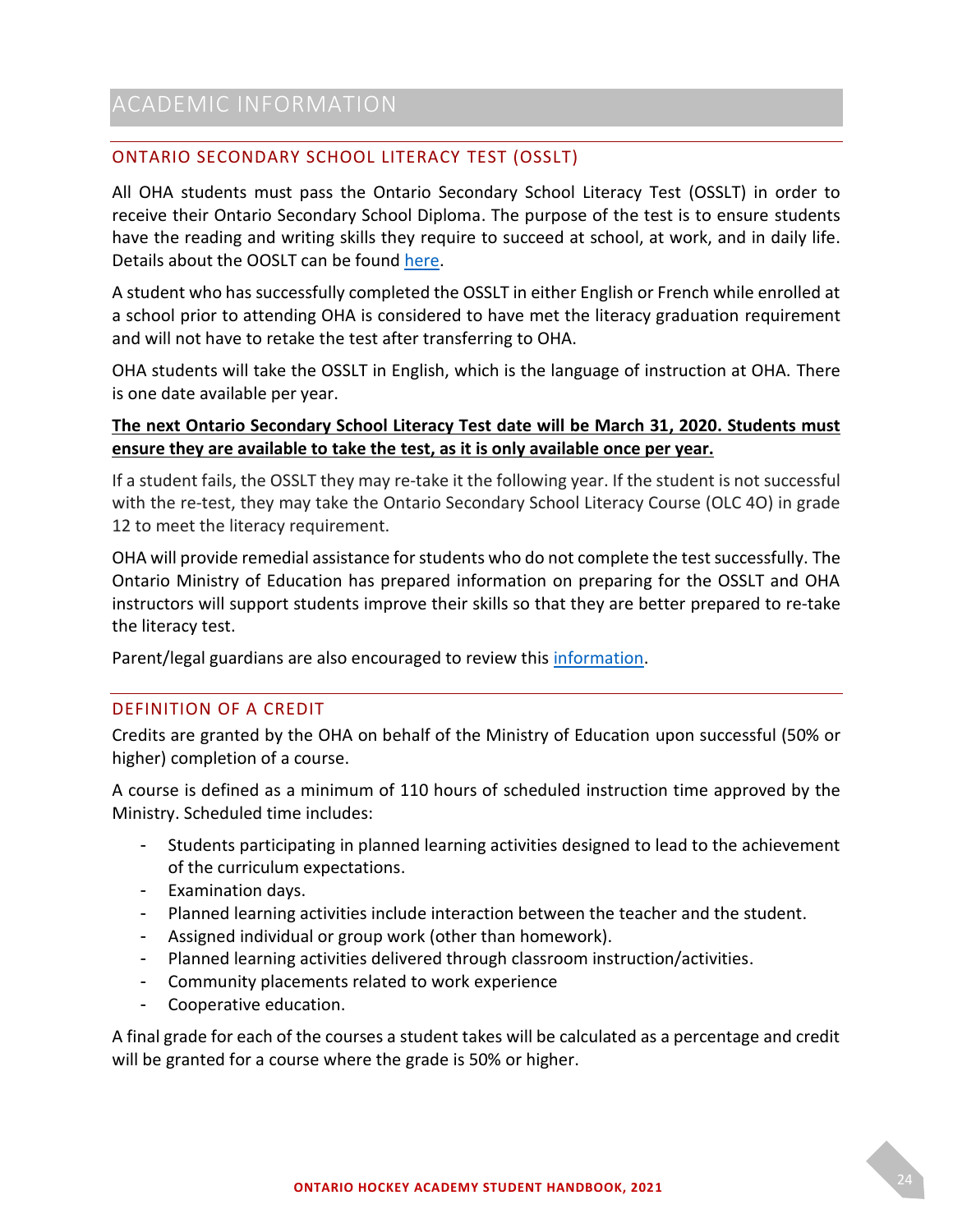#### <span id="page-24-0"></span>THE PROVINCIAL CODE OF CONDUCT & SCHOOL BOARD CODES OF CONDUCT

The OHA supports the Provincial Code of Conduct and School Board Codes of Conduct. More information is available [here.](http://www.edu.gov.on.ca/extra/eng/ppm/ppm-128-nov-2019.pdf)

#### <span id="page-24-1"></span>ACADEMIC PERFORMANCE

OHA strives to ensure our students maintain above-average academic performance as well as excel athletically. Students who have one or more course grades that fall below a 50%, or demonstrate a declining or insufficient effort in any given academic course, will be placed on academic probation.

A letter will also be sent to the parent/legal guardian informing them of the students' status and will request their assistance in supporting the student in striving for improvement.

Academic probation consists of:

- Student participation in supervised study hall
- Suspension of athletic participation. (Students will attend tutoring sessions during athletic periods.)
- Students may not be absent for any reason outside of illness.

Once the students' marks rise above 50% and/or effort improves significantly, student-athletes will be cleared for a return athletic participation. This will be determined on a case-by-case basis.

The duration of academic probation depends upon the individual student's situation. Students who have been placed on academic probation for concerns about effort and/or attitude will be reviewed weekly at an administration meeting.

Following a three-week term on academic probation the student will meet with an academic probation team (OHA principal, director, and coaches) to determine a plan of action and the steps to be taken to avoid the issues that led to the academic probation.

Students who are unwilling/unable to improve their academic performance with OHA and parental/legal guardian support may be invited to a year-end review to review their potential to succeed at OHA.

#### <span id="page-24-2"></span>ATTENDANCE

Regular student attendance is critical for achievement of course expectations. Excessive absences will jeopardize the granting of credits, since credits are based on 110 hours of instruction. Attendance is recorded and reported through Jupiter and report cards.

Students are expected to attend all classes unless they have been excused. Excused absences may include:

- Athletic travel approved by coaches and/or the director of hockey
- Sickness confirmed by a physician or the school nurse
- College visits
- Personal reasons approved by the principal

Whenever possible, absences must be approved at least one week in advance to provide time for the teachers to adjust the students' assignments accordingly.

**ONTARIO HOCKEY ACADEMY STUDENT HANDBOOK, 2021**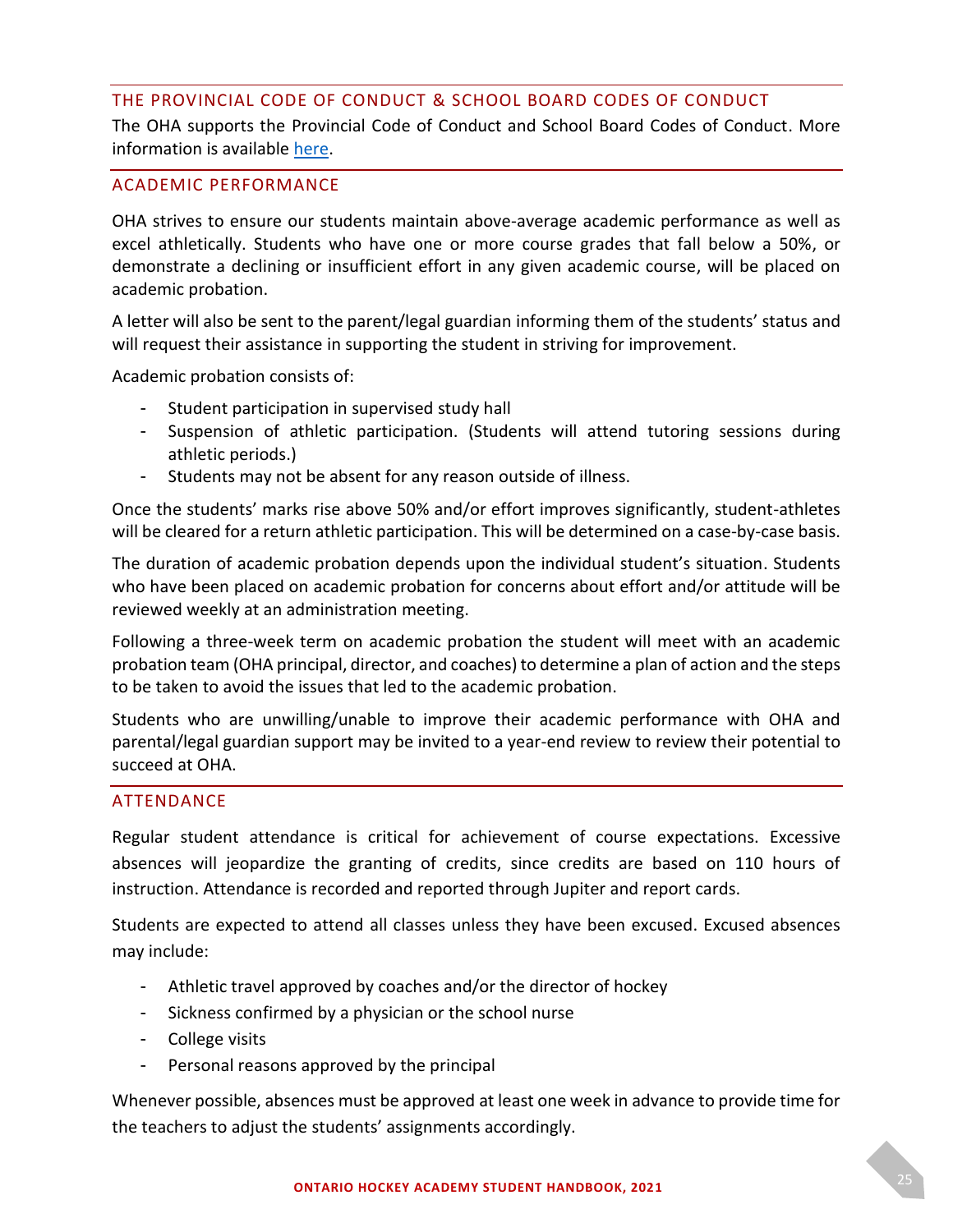If a student misses an academic class without permission from the school the parent/legal guardian will be contacted and a conference with the principal will be scheduled.

OHA makes every effort to accommodate students who must miss class for legitimate reasons. Teachers will provide academic support during and after the academic day, however, faculty cannot provide support during absences not sanctioned by the school.

This policy seeks to emphasize the importance of class time and student-teacher interaction.

#### <span id="page-25-0"></span>LATENESS

Punctuality is priority at OHA. A student who is repeatedly late to class will have their cellphone confiscated until two days of timely attendance are documented in Jupiter. Students and parent/legal guardians can monitor attendance anytime through Jupiter.

If cell phone confiscation does not improve the student's punctuality more serious consequences, such as loss of ice time, may follow.

All students are encouraged to have a stand-alone alarm clock to help ensure on-time arrival.

#### <span id="page-25-1"></span>COMPUTER/TECHNOLOGY USE

The OHA computer network promotes educational excellence and learning opportunities by providing access to a wide variety of technology resources including internet, educational software, and email accounts.

These resources support academics, research, and communications, and enhance education by making information more easily accessible. OHA computer network resources are available to all members of the OHA community and are to be used in a responsible, ethical, and legal manner.

The use of the OHA computer network is a privilege and with this privilege comes responsibility. The following standards of acceptable use of equipment must be followed. A violation of these standards will result in the loss of computer privileges and disciplinary action.

#### **Privacy:**

- Respect personal privacy and the privacy of others.
- Users must not modify system files, email, or passwords.
- Email accounts are confidential unless a student has violated any standards in this policy.
- Protect your password and report any problems with your account to the IT coordinator.

#### **Network Integrity:**

- School and personal computers are not to be used for the unauthorized entry into other computer systems (i.e. hacking).
- Do not corrupt the network with computer viruses or in any way destroy computer files.

#### **Students are reminded that it is illegal to make unauthorized entry into computer systems, regardless of whether they are internal or external to OHA.**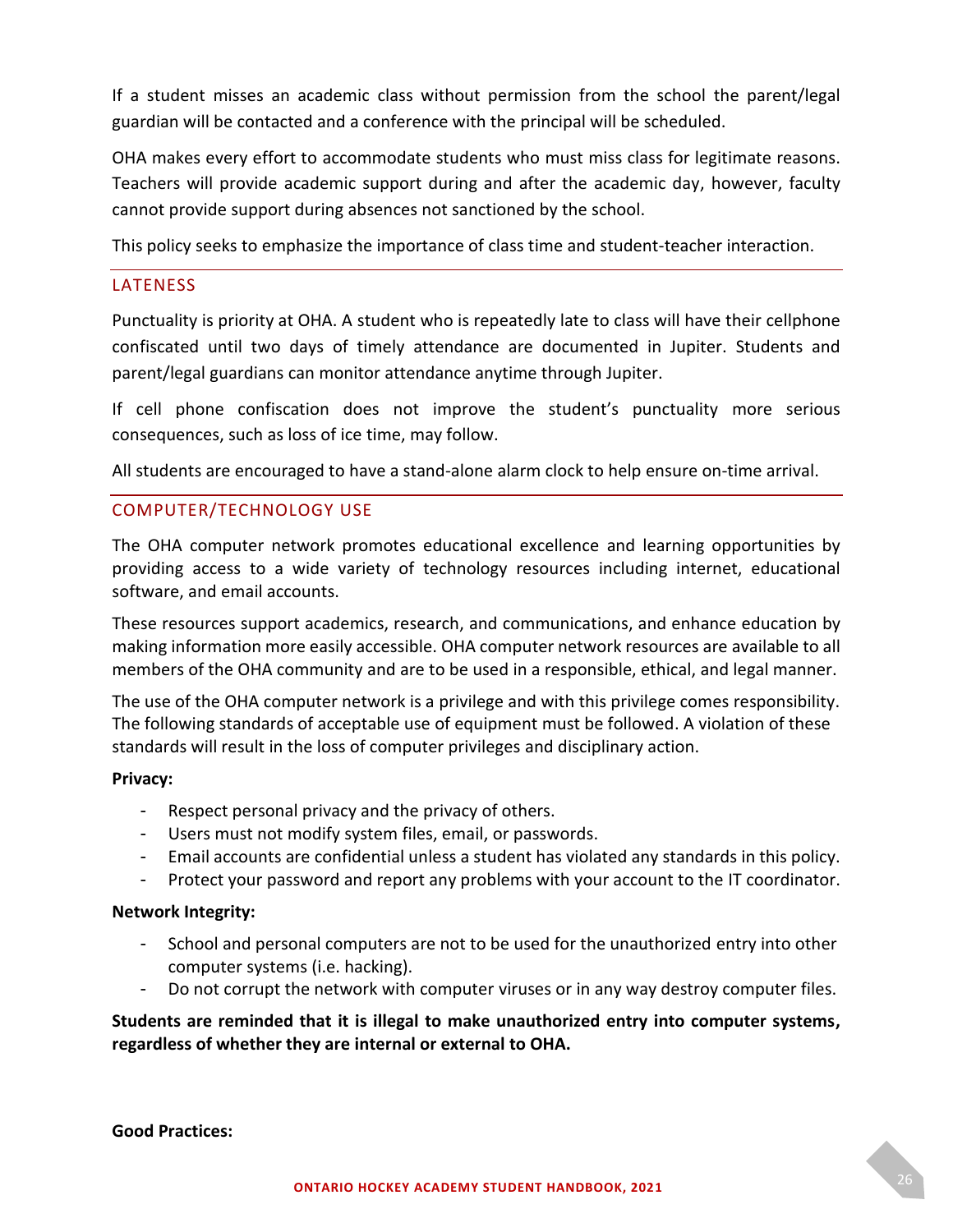- Do not change any settings or add software files to the OHA network.
- All users should know and understand security guidelines while using the Internet.

#### **Courtesy:**

- Users are expected to display exemplary behavior when using school computers.
- Classroom computers may only be used for academic purposes.
- Lounge computers may be used for personal use during non-academic times.

#### **Appropriate:**

- Internet access is intended for legitimate academic and personal use.
- Accessing or downloading of offensive or sexually explicit material is strictly prohibited.
- Email users will avoid the use of language that is offensive, abusive, profane, or racist

#### **Copyright Guidelines:**

- Unauthorized copying or downloading of licensed software or files is illegal. Practice accepted rules of documentation by citing all information, files, and articles and attributing authorship.
- Always remember that you are a representative of OHA while using the Internet and sending e-mail.
- All rules regarding appropriate student conduct outlined in the student handbook apply to use of any computers at OHA.

### <span id="page-26-0"></span>OHA POST-GRADUATE POLICY

The Ontario Hockey Academy is pleased to offer a program for post-graduate students.

This program is designed for the student-athlete wishing to improve his/her academic and athletic standing. Like the regular high-school program the post-graduate program consists of academics, athletics and college preparation /placement.

All applicable students must adhere to the OHA Post-Graduate (PG) Policy:

#### **Fall Semester:**

- PG students attending OHA must take a minimum of three courses during the fall semester.
- PGs are not required to take the physical education course (PAF4O) for credit or attend the health portion of this course. They are, however, required to attend the gym workouts associated with PAF4O which are part of the off-ice training program for their team.
- PGs may take any high school courses offered at OHA, online high school courses or online college level courses as part of their three-course minimum. (Please discuss this with the principal in advance so the courses chosen are consistent with future academic plans). PG students are responsible for registration and any fees associated with the delivery of independent study (online) high-school or college-level courses.
- OHA teachers are available as support for PGs taking independent study courses, however OHA teachers will not tutor PGs taking independent courses. PGs are expected to complete these courses independently and to utilize the support offered by the independent study course supplier.
- Like all students, PGs are expected to make timely progress and to perform satisfactorily in all courses, whether they are offered by OHA or are independent study.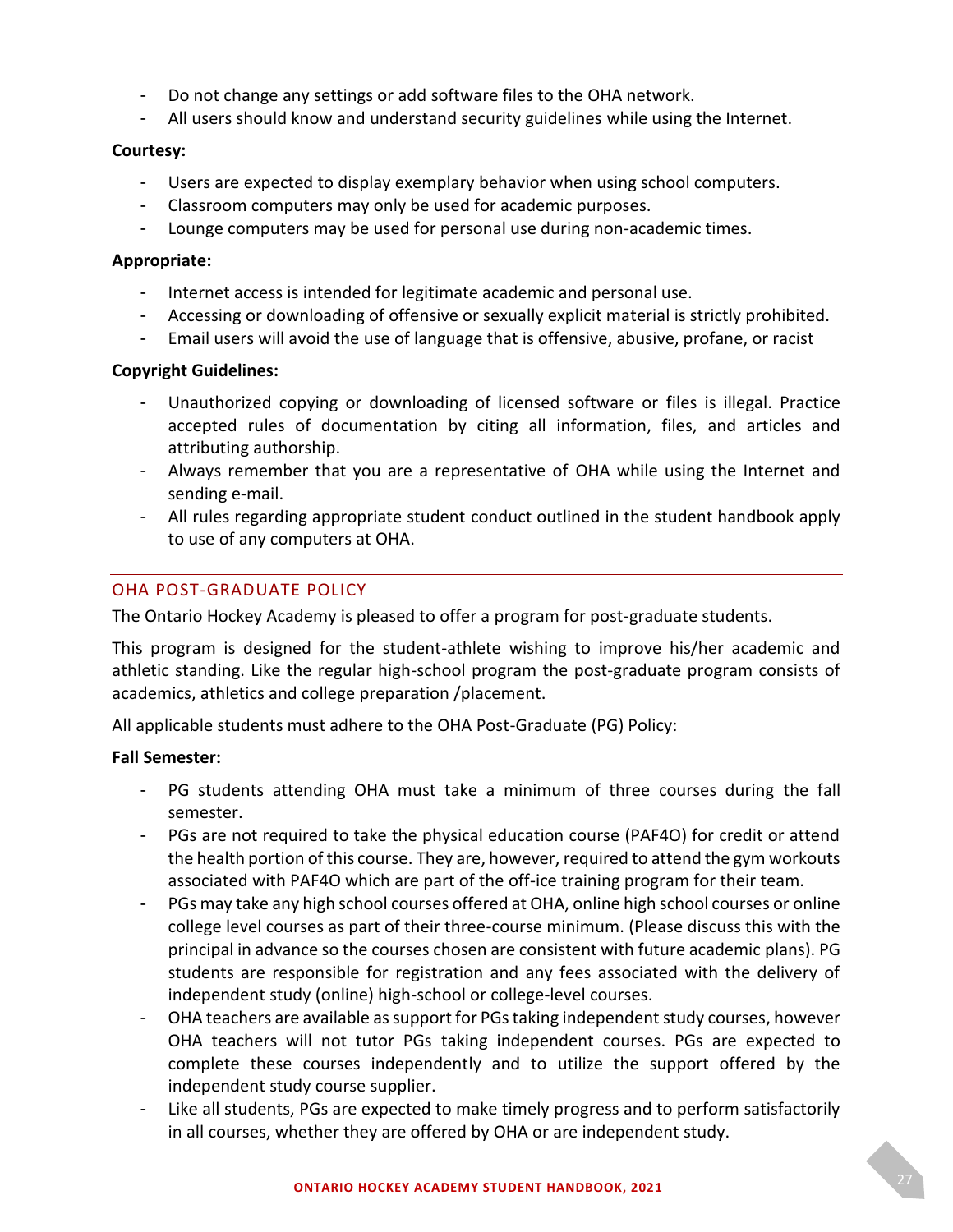- Similarly, poor progress or academic performance could lead to a loss of ice time.
- All coursework must be completed by the end of the first semester.
- OHA academic staff reserve the right to confirm a student's performance in online/independent courses.

#### **Spring Semester:**

PGs are not required to take classes during the Spring semester but they are expected to leave OHA at the end of the OHA hockey season. Extensions can be granted if PGs take a full class load and maintain good academic standing. PGs will be required to go home in the spring if five or more classes are missed.

### **Please note: PGs are subject to all rules and requirements set forth in the OHA Student Handbook. If any PG is violating school rules or being disruptive to other students, they will be referred to the OHA discipline committee and may be asked to leave early**.

#### <span id="page-27-0"></span>CONSEQUENCES OF ACADEMIC DISHONESTY

A student breaking behaviour rules during a test or plagiarizing an assignment will meet with the teacher and the principal, and the parent/guardian will be notified. The student will receive 0% credit for the test or assignment, and a note will be made in the student's folder.

For assignments only, a make-up assignment worth up to 50% of the original assignment may be offered/ (On the first offence only.) No re-writes or make-up assignments are offered for behaviour violations on tests or exams.

Use of any unauthorized electronic device such as a smart watch, phone, tablet, etc., during the test or exam, or possession of a cheat sheet or other unauthorized study aids, will result in a 0%. This applies if the items are present, regardless of whether the student is caught attempting to use them to cheat.

These electronic or other items must not be deemed visible/accessible during the test or exam.

Repeat offences may result in further disciplinary action, up to expulsion.

#### <span id="page-27-1"></span>ACADEMIC DISHONESTY AND PLAGIARISM

Plagiarism is the representation of the language and thoughts of another author as one's own original work.

Plagiarism has occurred if a student uses any or all of another person's work - Including books, essays, magazine articles, pictures, maps, charts, diagrams, websites - without proper acknowledgment.

It is also unacceptable for students to buy material (E.g. from other students or off the Internet) and present it as their own.

OHA teachers are happy to help explain how to document sources properly.

#### <span id="page-27-2"></span>BEHAVIOUR DURING TESTS

Students must follow all rules given by teachers during test, examination, or quizzes times.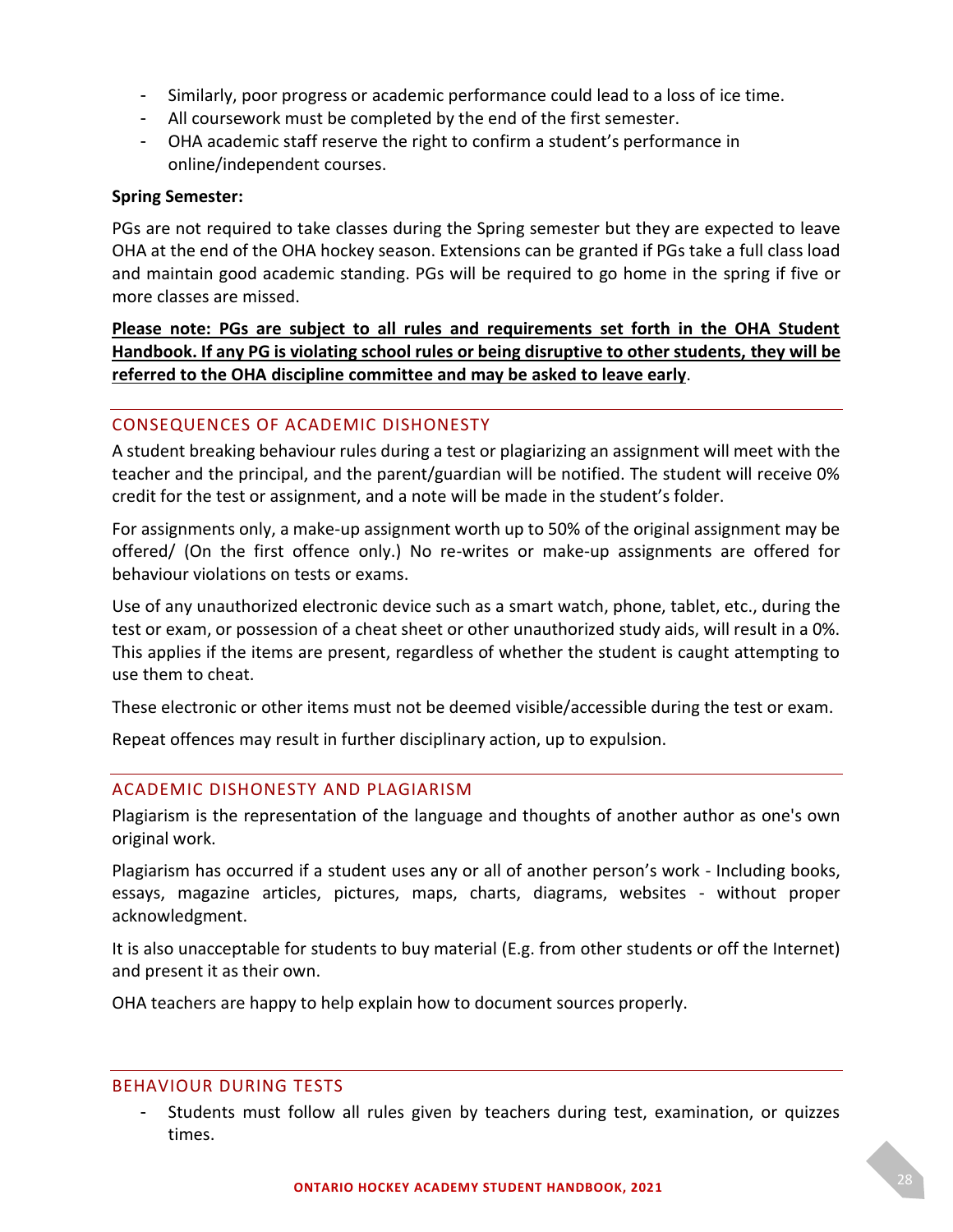- Teachers will clearly explain in advance the materials that may or may not be brought into the testing area, as well as expected conduct (E.g., not to speak with other students or to behave in any away that is disruptive or distracting to other students).
- Cell phones and smart watches are not permitted during tests or exams.
- No rewrites or make-up assignments are offered for tests or quizzes in which the student cheated.

#### <span id="page-28-0"></span>THE INDEPENDENT LEARNING CENTRE/ DISTANCE EDUCATION

Note: OHA reserves the right to monitor progress in independent studies taken in place of our own academic classes. The Ontario Ministry of Education provides funds for the Independent Learning Centre which offers a subset of the Ontario Secondary School curriculum secondary school courses (including transfer courses) through correspondence (http://www.ilc.org/indexmain.php). OHA students may opt to enroll in courses through the ILC either as independent or private study. When a student has successfully completed an ILC course, the principal will record his or her standing on the Ontario Student Transcript (OST).

#### <span id="page-28-1"></span>THE OHA COURSE CALENDAR

Further information about OHA's regulations, courses offered and calendar of dates can be found in our current Academic Course Calendar, available for download on Jupiter or by request in hard copy.